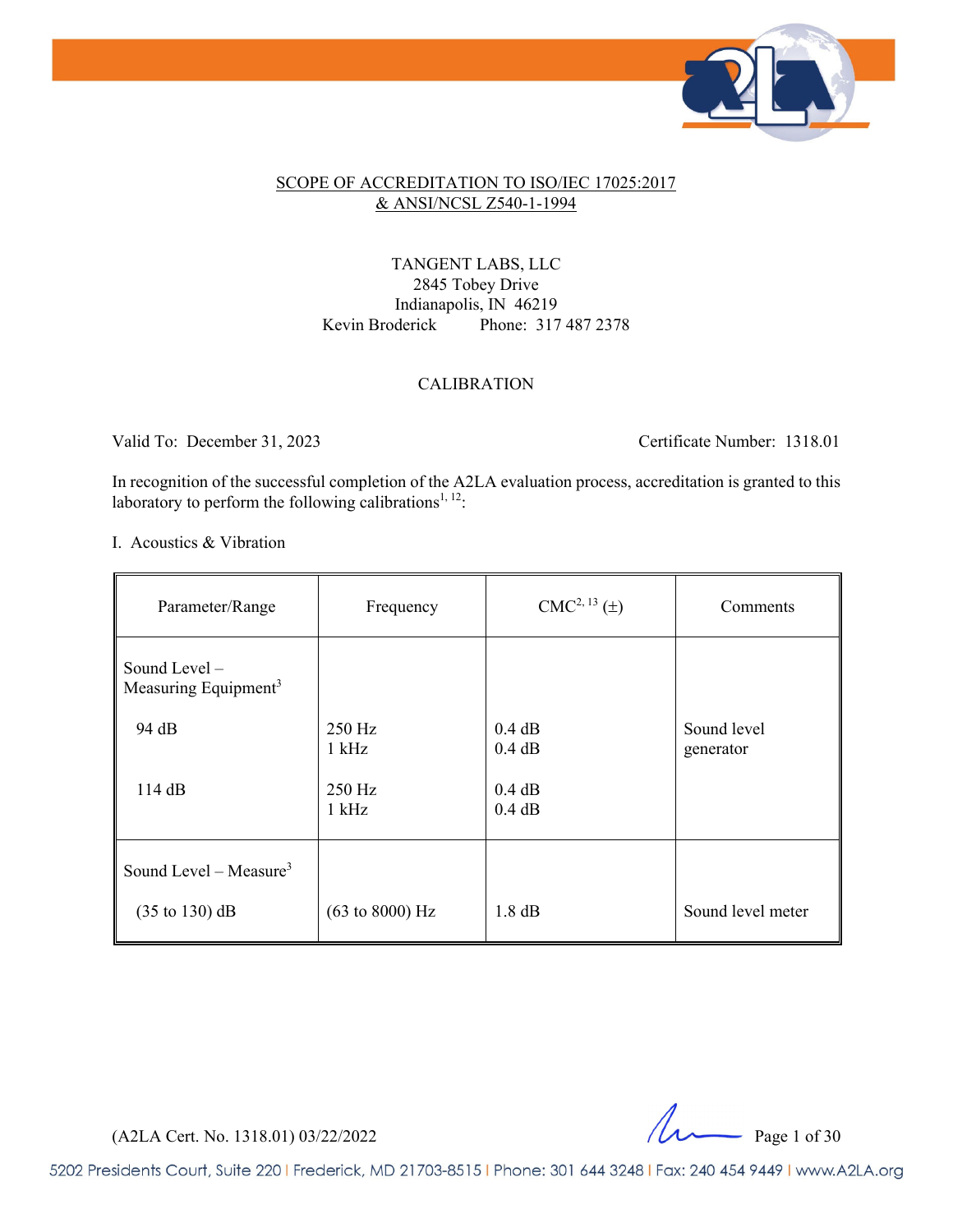#### II. Chemical

| Parameter/Equipment            | Range                                                                                                                                                                    | $CMC2, 13(\pm)$                                                              | Comments        |
|--------------------------------|--------------------------------------------------------------------------------------------------------------------------------------------------------------------------|------------------------------------------------------------------------------|-----------------|
| $pH^3$ –                       |                                                                                                                                                                          |                                                                              |                 |
| <b>Individual Values</b>       | $(4, 7, 10)$ pH units                                                                                                                                                    | $0.03$ pH units                                                              | Direct method   |
| Transfer                       | $(4 to 10)$ pH units                                                                                                                                                     | $0.03$ pH units                                                              | Transfer method |
| <b>Electrical Substitution</b> | $(0 to 15)$ pH units                                                                                                                                                     | $0.001$ pH units                                                             | Simulation      |
| Conductivity <sup>3</sup> –    |                                                                                                                                                                          |                                                                              |                 |
| Solution<br>(Fixed Points)     | $10 \mu S$<br>$100 \mu S$<br>$1000 \mu S$<br>10 000 μS                                                                                                                   | $0.65 \mu S$<br>$0.90 \mu S$<br>$3.9 \mu S$<br>$29 \mu S$                    | Direct method   |
| Transfer                       | $(1 \text{ to } 10) \mu S$<br>$(10 \text{ to } 100) \text{ }\mu\text{S}$<br>$(101 \text{ to } 1000) \mu S$<br>$(1001$ to 10 000) $\mu$ S<br>$(10001$ to 100 000) $\mu$ S | $0.66 \mu S$<br>$0.95 \mu S$<br>$5.8 \mu S$<br>$44 \mu S$<br>$300 \mu S$     | Transfer method |
| Resistance<br>Substitution     | $(10 \text{ to } 100) \mu S$<br>$(101 \text{ to } 1000) \mu S$<br>$(1001$ to 10 000) $\mu$ S<br>$(10001$ to 100 000) $\mu$ S<br>$(100001$ to 1 000 000) $\mu$ S          | $0.08 \mu S$<br>$0.09 \mu S$<br>$0.08 \mu S$<br>$0.06 \mu S$<br>$0.04 \mu S$ | Simulation      |

 $(A2LA$  Cert. No. 1318.01) 03/22/2022 Page 2 of 30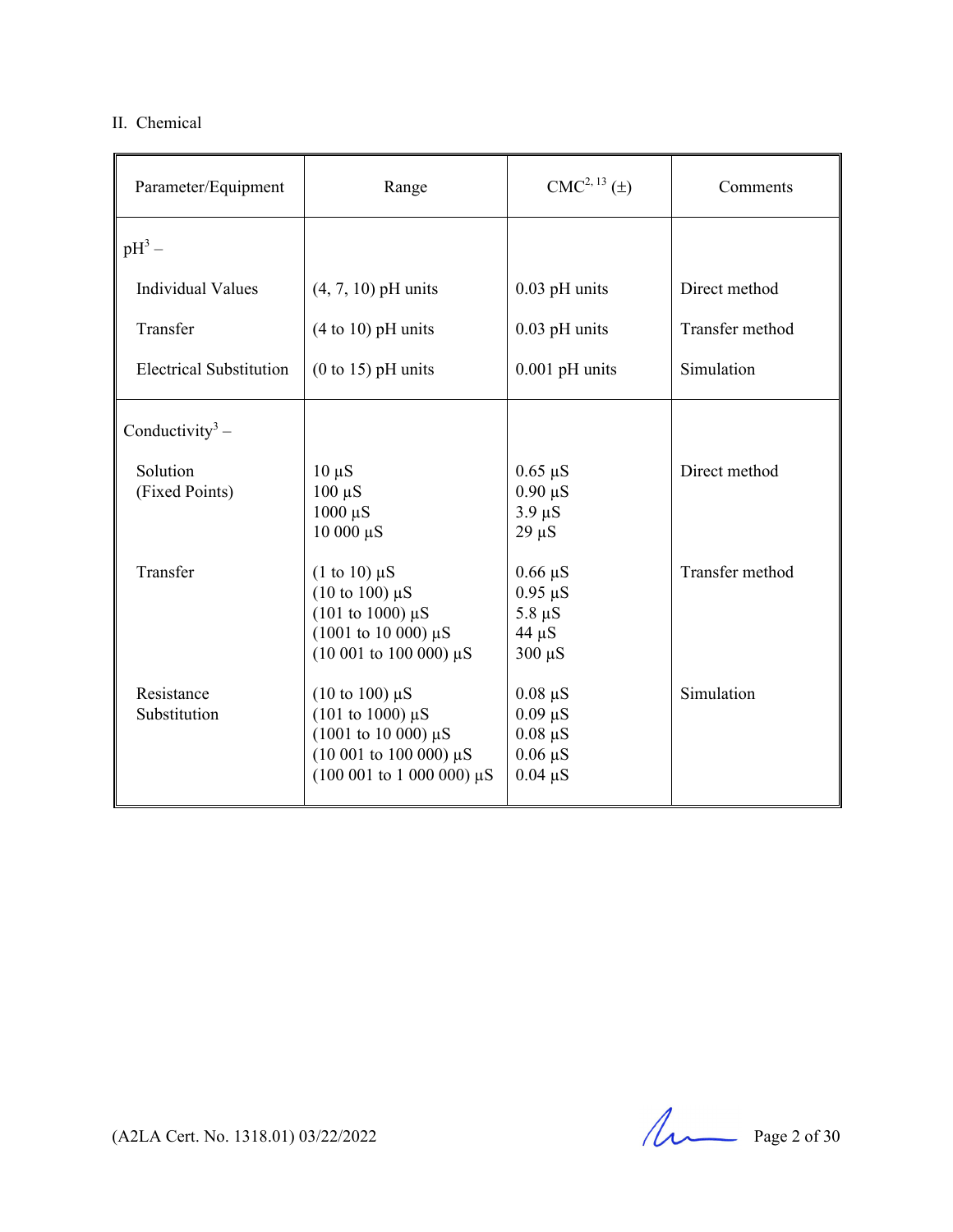#### III. Dimensional

| Parameter/Equipment                                                          | Range                                                                                                                                                                                                                                          | CMC <sup>2, 4</sup> (±)                                                                                                                                                                                                | Comments                                                     |
|------------------------------------------------------------------------------|------------------------------------------------------------------------------------------------------------------------------------------------------------------------------------------------------------------------------------------------|------------------------------------------------------------------------------------------------------------------------------------------------------------------------------------------------------------------------|--------------------------------------------------------------|
| Length Measurement <sup>3</sup> –<br>Gage Blocks, Length<br><b>Standards</b> |                                                                                                                                                                                                                                                |                                                                                                                                                                                                                        |                                                              |
| <b>Standard Size Gages</b>                                                   | $(0.005 \text{ to } 0.035) \text{ in}$<br>$(0.04 \text{ to } 0.5) \text{ in}$<br>$(0.55 \text{ to } 1.0) \text{ in}$<br>$2$ in<br>$3$ in<br>$4$ in<br>$5$ in<br>$6 \text{ in}$<br>$7$ in<br>$8$ in<br>$10$ in<br>$12$ in<br>$16$ in<br>$20$ in | $2.5 \mu$ in<br>$2.3 \mu$ in<br>$2.7 \mu$ in<br>$3.7 \mu$ in<br>$4.8 \mu$ in<br>$5.9 \mu$ in<br>$7.6 \mu$ in<br>$8.9 \mu$ in<br>$10 \mu$ in<br>$11 \mu$ in<br>$13 \mu$ in<br>$14 \mu$ in<br>$18 \mu$ in<br>$21 \mu$ in | Mechanical<br>comparison                                     |
| Non-Standard Size<br>Gages                                                   | $(0.001 \text{ to } 0.005) \text{ in}$<br>$(0.005 \text{ to } 1.0) \text{ in}$<br>$(1.1 \text{ to } 6.0) \text{ in}$<br>$($ >6.1 to 20.0) in<br>$(>20.1$ to 40.0) in                                                                           | $4.8 \mu$ in<br>$(3.0 + 0.78L) \,\mu \text{in}$<br>$(5.1 + 0.74L) \,\mu \text{in}$<br>$(11 + 0.45L) \,\mu \text{in}$<br>$(20 + 0.38L) \,\mu \text{in}$                                                                 |                                                              |
| Feeler Gages & Shims                                                         | Up to $1.0$ in<br>Up to 25.4 mm                                                                                                                                                                                                                | $15 \mu$ in<br>$0.38 \mu m$                                                                                                                                                                                            | Gage blocks;<br>universal measuring<br>machines              |
| <b>Height Masters</b>                                                        | Up to $24$ in<br>Up to 600 mm                                                                                                                                                                                                                  | $24 \mu$ in<br>$0.61 \mu m$                                                                                                                                                                                            | Surface plate, gage<br>blocks, indicator &<br>gage amplifier |
| <b>Height Gages</b>                                                          | Up to $60$ in<br>Up to 1500 mm                                                                                                                                                                                                                 | $(3 + 3.5L + 0.6R)$ µin<br>$(0.08 + 0.0035L + 0.6R)$<br>$\mu$ m                                                                                                                                                        | Gage blocks, surface<br>plate                                |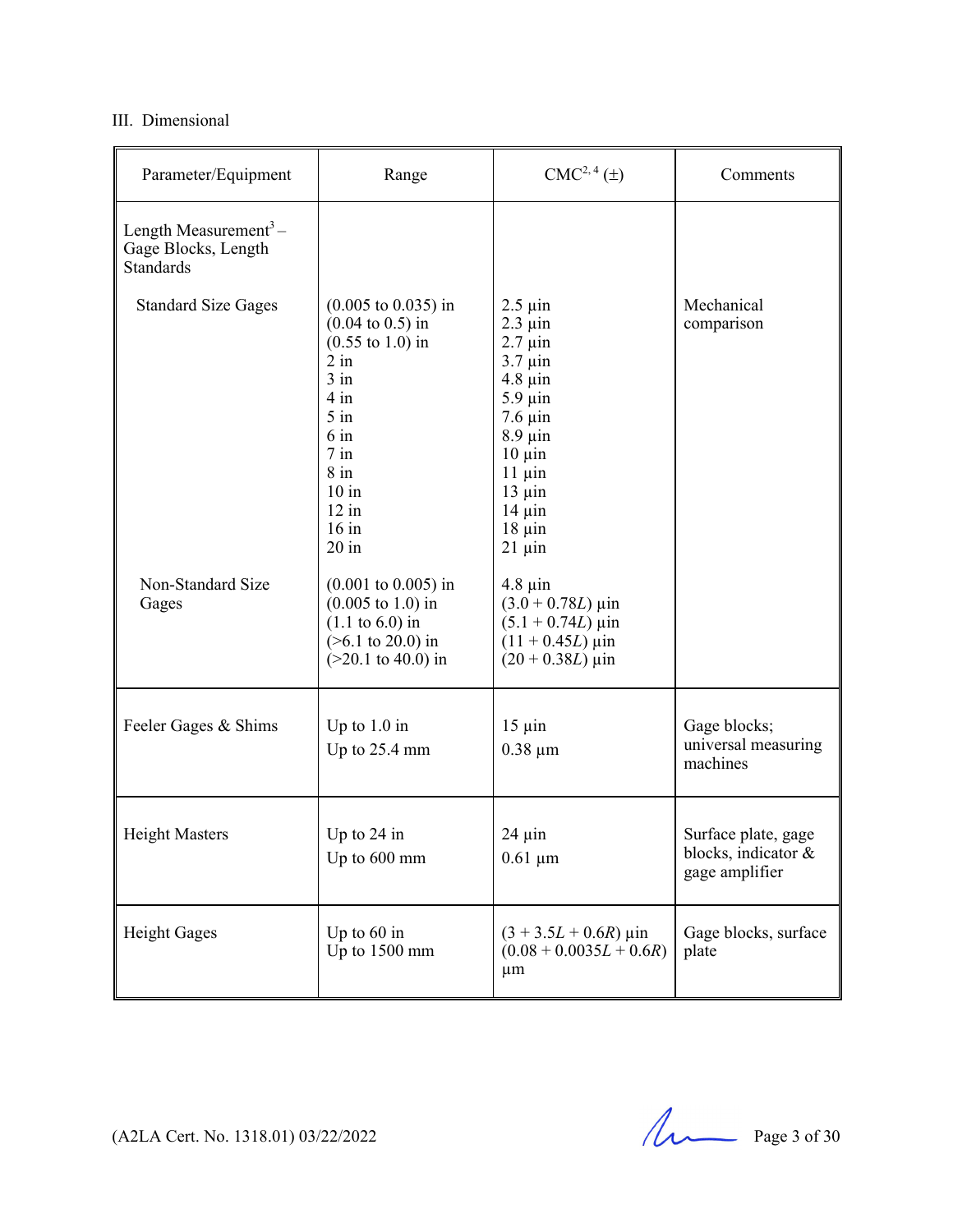| Parameter/Equipment                                                                                 | Range                                                                                                                                                           | $CMC2, 4(\pm)$                                                                                                                                                                                                                                                         | Comments                                                                                                         |
|-----------------------------------------------------------------------------------------------------|-----------------------------------------------------------------------------------------------------------------------------------------------------------------|------------------------------------------------------------------------------------------------------------------------------------------------------------------------------------------------------------------------------------------------------------------------|------------------------------------------------------------------------------------------------------------------|
| Length Measuring<br>Equipment <sup>3</sup> – Universal<br>Measuring Machines & Bench<br>Micrometers |                                                                                                                                                                 |                                                                                                                                                                                                                                                                        |                                                                                                                  |
| <b>Standard Length</b>                                                                              | $(>0.005 \text{ to } 1.0) \text{ in}$<br>$2$ in<br>$3$ in<br>$4$ in<br>$5$ in<br>$6 \text{ in}$<br>$7$ in<br>$8$ in<br>$10$ in<br>$12$ in<br>$16$ in<br>$20$ in | $(2.5 + 0.5L + 0.6R)$ µin<br>$(4.2 + 0.6R)$ µin<br>$(4.9 + 0.6R)$ µin<br>$(6.4 + 0.6R)$ µin<br>$(8.1 + 0.6R)$ µin<br>$(8.9 + 0.6R)$ µin<br>$(9.7 + 0.6R)$ µin<br>$(11 + 0.6R)$ µin<br>$(12 + 0.6R)$ µin<br>$(14 + 0.6R)$ µin<br>$(17 + 0.6R)$ µin<br>$(20 + 0.6R)$ µin | Mechanical<br>comparison                                                                                         |
| Non-Standard Length                                                                                 | $(20 to 40)$ in                                                                                                                                                 | $(20 + 0.86L + 0.6R)$ µin                                                                                                                                                                                                                                              |                                                                                                                  |
| Micrometers <sup>3</sup>                                                                            | Up to 20 in<br>Up to 500 mm                                                                                                                                     | $(7 + 4.5L + 0.6R)$ µin<br>$(0.2 + 0.005L + 0.6R)$ µm                                                                                                                                                                                                                  | Gage blocks                                                                                                      |
| Calipers <sup>3</sup>                                                                               | Up to 80 in<br>Up to 2000 mm                                                                                                                                    | $(24 + 4.6L + 0.6R)$ µin<br>$(0.6 + 0.005L + 0.6R)$ µm                                                                                                                                                                                                                 | Gage blocks                                                                                                      |
| LVDT's $&$ Indicators <sup>3</sup>                                                                  | Up to $12$ in<br>Up to 300 mm                                                                                                                                   | $(3 + 3.3L + 0.6R)$ µin<br>$(0.08 + 0.003L + 0.6R) \mu m$                                                                                                                                                                                                              | Gage blocks,<br>surface plate                                                                                    |
| Angle Blocks <sup>3</sup>                                                                           | $0.25^{\circ}$ to $90^{\circ}$                                                                                                                                  | $(13 + 0.07\Theta)$ arcsec                                                                                                                                                                                                                                             | Mechanical<br>comparison<br>$\Theta$ is the numerical<br>value of the<br>nominal angle<br>measured in<br>degrees |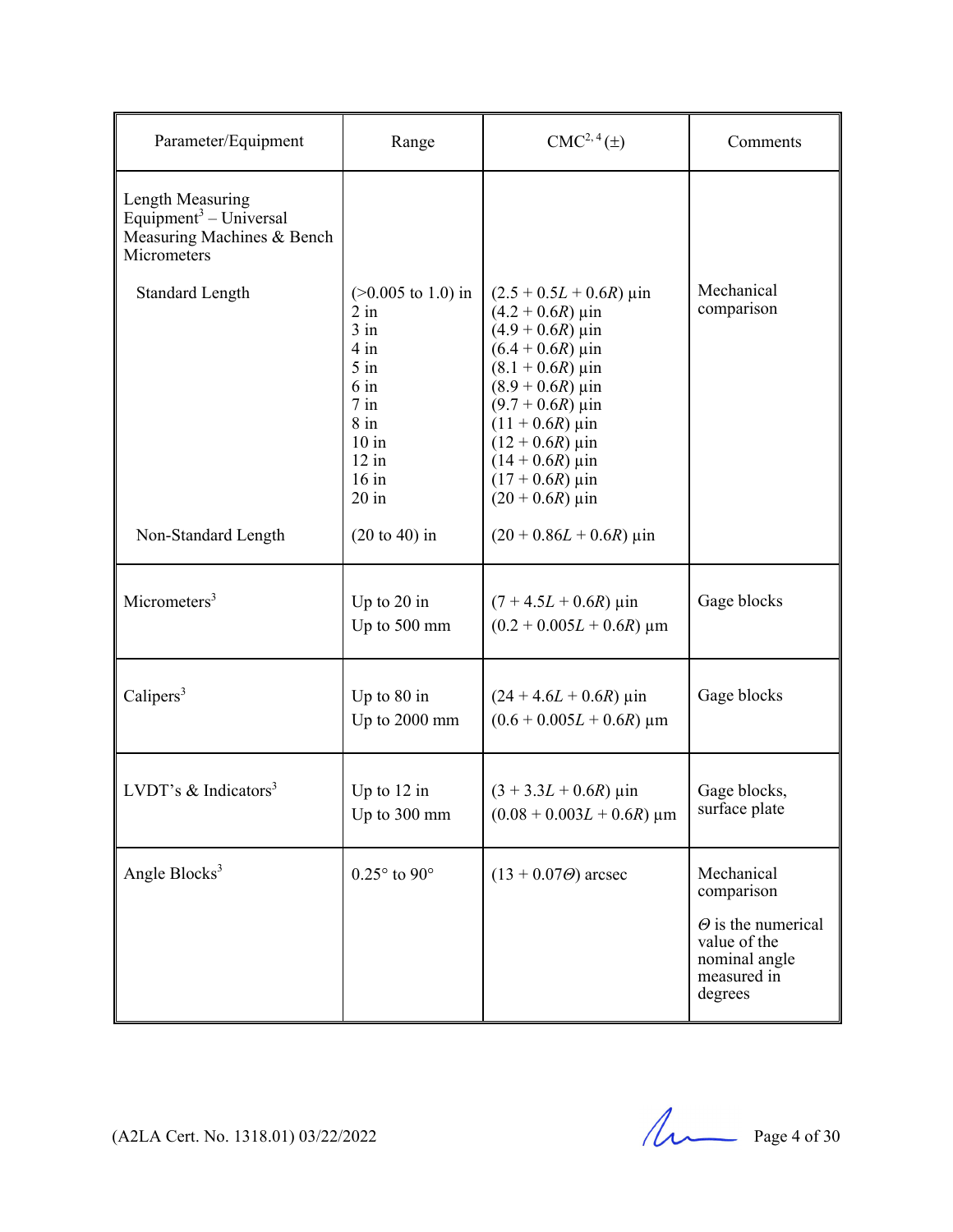| Parameter/Equipment                                        | Range                                                          | $CMC2, 4(\pm)$                                    | Comments                                  |
|------------------------------------------------------------|----------------------------------------------------------------|---------------------------------------------------|-------------------------------------------|
| Chamfer Gage <sup>3</sup>                                  | $(0.15 \text{ to } 2)$ in<br>$(3.8 \text{ to } 50) \text{ mm}$ | $290 \mu$ in<br>$7.5 \mu m$                       | Reference rings                           |
| Coordinate Measuring<br>Machines $(CMMs)^3$ –              |                                                                |                                                   |                                           |
| Linear<br>Displacement<br>Accuracy                         | Up to $72$ in<br>$Up$ to $1800$ mm                             | $(8 + 3L) \,\mu \text{in}$<br>$(0.2 + 0.003L)$ µm | Gage blocks, optical<br>flats             |
| Volumetric<br>Repeatability                                |                                                                | $100 \mu$ in<br>$2.5 \mu m$                       | Ball bar                                  |
| Probe Repeatability                                        |                                                                | $25 \mu$ in<br>$0.6 \mu m$                        | Reference sphere                          |
| Cylindrical Square <sup>3</sup> –                          |                                                                |                                                   |                                           |
| Squareness                                                 | Up to $24$ in<br>$Up$ to $600$ mm                              | $25 \mu$ in<br>$0.6 \mu$ in                       | Mechanical comparison                     |
| Levels <sup>3</sup> –                                      |                                                                |                                                   |                                           |
| Electronic Levels and<br><b>Inclination Meters</b>         | Up to 1000 arcsec                                              | $0.23$ arcsec                                     | Mechanical comparison                     |
| Spirit Levels and<br>Clinometers                           | Up to $48$ in<br>$Up$ to $1200$ mm                             | $(50 + 0.6R)$ µin/ft<br>$(1.3 + 0.6R)$ µm/m       |                                           |
| Optical Flats and Optical<br>Parallels <sup>3</sup>        | Up to $4$ in<br>$Up$ to $100$ mm                               | $6.4 \,\mathrm{\mu}$ in<br>$0.16 \mu m$           | Reference flat &<br>mechanical comparison |
| Optical Comparators &<br>$\overline{\text{Microsoft}}^3$ – |                                                                |                                                   |                                           |
| Measuring Stage Travel                                     | Up to $12$ in<br>Up to 300 mm                                  | $110 \mu$ in<br>$2.8 \mu m$                       | Glass scales                              |
| Squareness                                                 |                                                                | $110 \mu$ in<br>$2.8 \mu m$                       |                                           |
| Magnification                                              | $5x$ to $100x$                                                 | $0.024$ x Mag $\%$                                | Reticule or gage balls                    |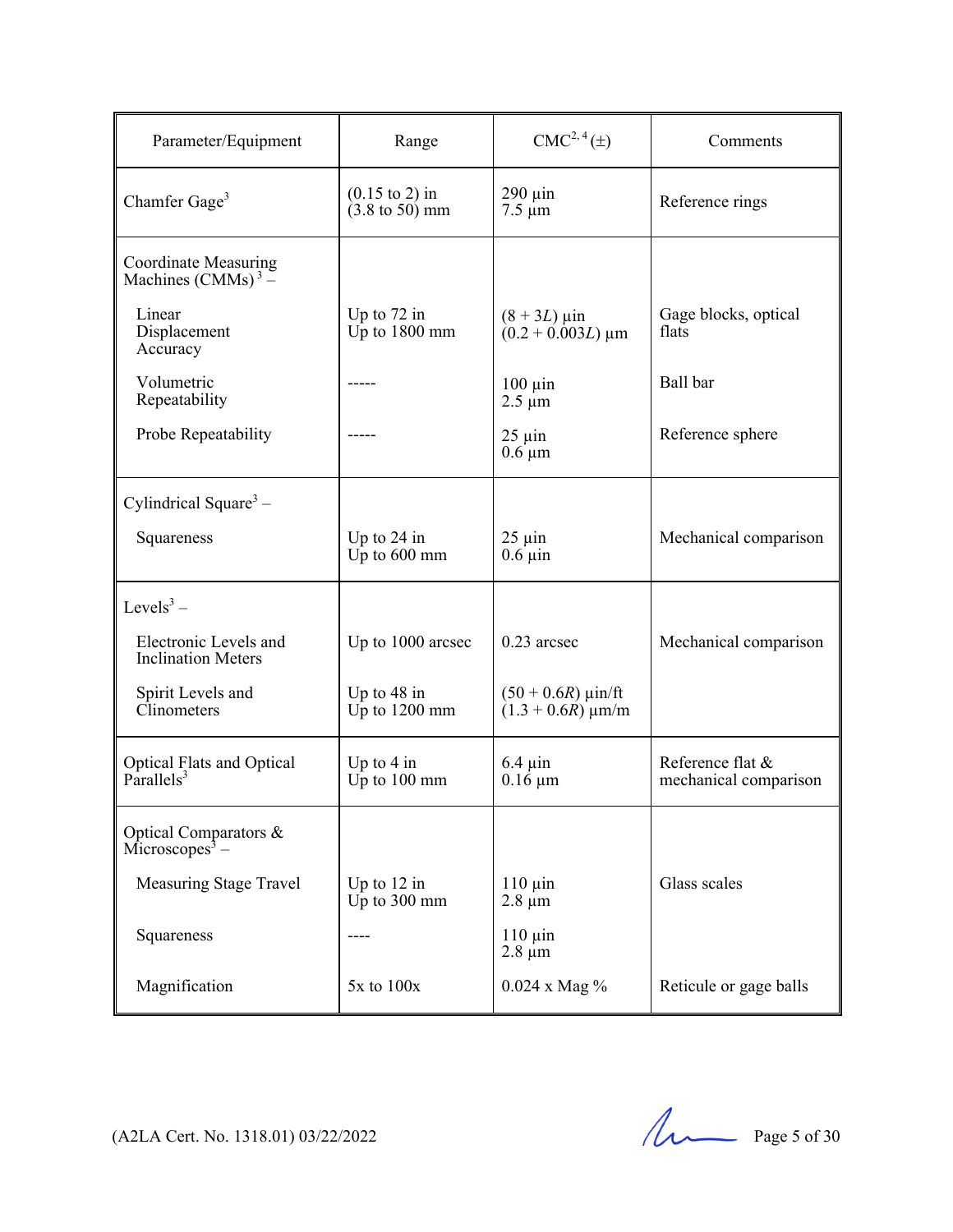| Parameter/Equipment                               | Range                                                                        | $CMC2, 4, 9(\pm)$                                         | Comments                                         |
|---------------------------------------------------|------------------------------------------------------------------------------|-----------------------------------------------------------|--------------------------------------------------|
| Diameter Measurement <sup>3</sup> –               |                                                                              |                                                           |                                                  |
| Pins & Plugs                                      | $(0.003 \text{ to } 40) \text{ in}$<br>$(0.076 \text{ to } 1000) \text{ mm}$ | $(8.0 + 0.8D) \,\mu \text{in}$<br>$(0.2 + 0.0007D) \mu m$ | Mechanical<br>comparison                         |
| CMM Spheres & Gage<br><b>Balls</b>                | $(0.015 \text{ to } 4.0) \text{ in}$<br>$(0.38 \text{ to } 100) \text{ mm}$  | $12 \mu$ in<br>$0.3 \mu m$                                |                                                  |
| <b>Thread Wires</b>                               | $(0.003 \text{ to } 0.825)$ in<br>$(0.076 \text{ to } 30) \text{ mm}$        | $10 \mu$ in<br>$0.25 \mu m$                               |                                                  |
| <b>Thread Plugs</b>                               |                                                                              |                                                           |                                                  |
| <b>Pitch Diameter</b>                             | (4 to 80) TPI                                                                | $(75 + 2D)$ µin<br>$(2 + 0.002D) \mu m$                   | UMM w/thread<br>wires                            |
| Major Diameter                                    | Up to $20$ in<br>$Up$ to 500 mm                                              | $(8.0 + 0.8D) \,\mu \text{in}$<br>$(0.2 + 0.0007D) \mu m$ | Universal measuring<br>machine                   |
| Rings & Bores                                     | $(0.02 \text{ to } 33) \text{ in}$<br>$(0.5 \text{ to } 838) \text{ mm}$     | $(5 + 0.9D)$ µin<br>$(0.1 + 0.0009D)$ µm                  | Universal measuring<br>machine                   |
| <b>Thread Rings</b>                               |                                                                              |                                                           |                                                  |
| Pitch Diameter                                    | Up to $20$ in<br>$Up$ to 500 mm                                              | $(66 + 0.26D) \,\mu \text{in}$<br>$(1.7 + 0.0066D)$ µm    | Universal measuring<br>machine w/thread<br>balls |
| Minor Diameter                                    | Up to $20$ in<br>Up to 500 mm                                                | $45 \mu$ in<br>$1.0 \mu m$                                | <b>UMM</b>                                       |
| Parallels <sup>3</sup>                            | Up to $12$ in<br>$Up$ to 300 mm                                              | $40 \mu$ in<br>$1.0 \mu m$                                | Parallels <sup>3</sup>                           |
| Straight Edges <sup>3</sup>                       | Up to $60$ in<br>Up to $1500$ mm                                             | $40 \mu$ in/ft<br>$1.0 \mu m/m$                           | Mechanical<br>comparison                         |
| Planekators <sup>3</sup>                          | Up to $48$ in<br>$Up$ to $1200$ mm                                           | $57 \mu$ in<br>$1.5 \mu m$                                | Laser system                                     |
| Profilometers &<br>Surface Testers <sup>3</sup> – | $Ra$ 120 $\mu$ in<br>$Ra$ 3 $\mu$ m                                          | $8.4 \mu$ in<br>$0.2 \mu m$                               | Roughness standards                              |
| <b>Indirect Verification</b><br>of Ra Measurement | $Ra(10 to 200) \mu$ in<br>$Ra(0.25 \text{ to } 5) \mu m$                     | 2.6 $\mu$ in + 7.0 %<br>$0.07 \mu m + 7.0 \%$             |                                                  |

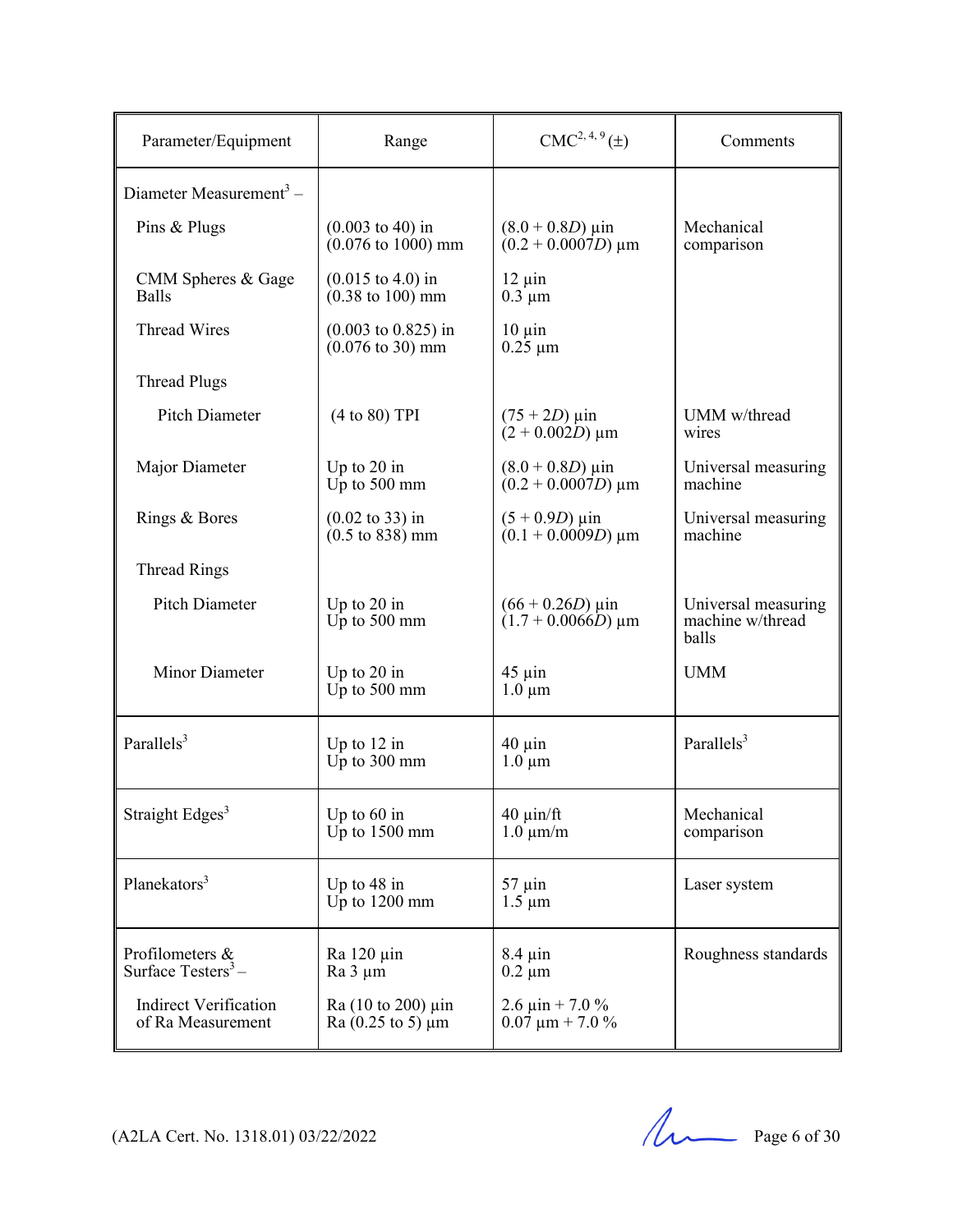| Parameter/Equipment                            | Range                                                                                                                                                  | $CMC2, 4, 9(\pm)$                                                                                                                                                                      | Comments                       |
|------------------------------------------------|--------------------------------------------------------------------------------------------------------------------------------------------------------|----------------------------------------------------------------------------------------------------------------------------------------------------------------------------------------|--------------------------------|
| Diameter - Measuring<br>Equipment <sup>3</sup> |                                                                                                                                                        |                                                                                                                                                                                        |                                |
| Comparators and Similar<br>Equipment           |                                                                                                                                                        |                                                                                                                                                                                        |                                |
| <b>Standard Length</b>                         | $(>0.005$ to 1.0) in<br>$2$ in<br>$3$ in<br>$4 \text{ in}$<br>$5$ in<br>$6 \text{ in}$<br>$7$ in<br>$8$ in<br>$10$ in<br>$12$ in<br>$16$ in<br>$20$ in | $3.0 \mu$ in<br>$4.0 \mu$ in<br>$5.0 \mu$ in<br>$6.5 \mu$ in<br>$8.0 \mu$ in<br>$9.0 \mu$ in<br>$10 \mu$ in<br>$11 \mu$ in<br>$12 \mu$ in<br>$14 \mu$ in<br>$17 \mu$ in<br>$20 \mu$ in | Mechanical<br>comparison       |
| Non-Standard Length                            | $(21 to 72)$ in<br>Up to 1800 mm                                                                                                                       | $(20 + 1.0L + 0.6R)$ µin<br>$(0.5 + 0.025L + 0.6R)$ µm                                                                                                                                 | Mechanical<br>comparison       |
| Tri-Point Bore<br>Equipment                    | Up to $10$ in<br>Up to 250 mm                                                                                                                          | $(5 + 1.8L + 0.6R)$ µin<br>$(0.1 + 0.5L + 0.6R)$ µm                                                                                                                                    | Reference rings                |
| Coating Thickness Meters <sup>3</sup>          | $(2.09 \text{ to } 20.24) \text{ mils}$                                                                                                                | 5.8 %                                                                                                                                                                                  | Coating thickness<br>standards |
| Surface $Place^3-$                             |                                                                                                                                                        |                                                                                                                                                                                        |                                |
| Flatness                                       | $6 \text{ in } x 6 \text{ in}$<br>118 in x 275 in                                                                                                      | $12\sqrt{(D/8)}$ µin<br>$(4\sqrt{D})$ $\mu$ in                                                                                                                                         | Laser system                   |
| <b>Repeat Reading</b>                          | Up to $0.005$ in                                                                                                                                       | $40 \mu$ in                                                                                                                                                                            | Repeat-o-meter                 |
| Protractors <sup>3</sup> –                     |                                                                                                                                                        |                                                                                                                                                                                        |                                |
| Bevel and Digital                              | $(0 \text{ to } 180)$ °                                                                                                                                | 220 arcsec                                                                                                                                                                             | Mechanical<br>comparison       |

(A2LA Cert. No. 1318.01) 03/22/2022 Page 7 of 30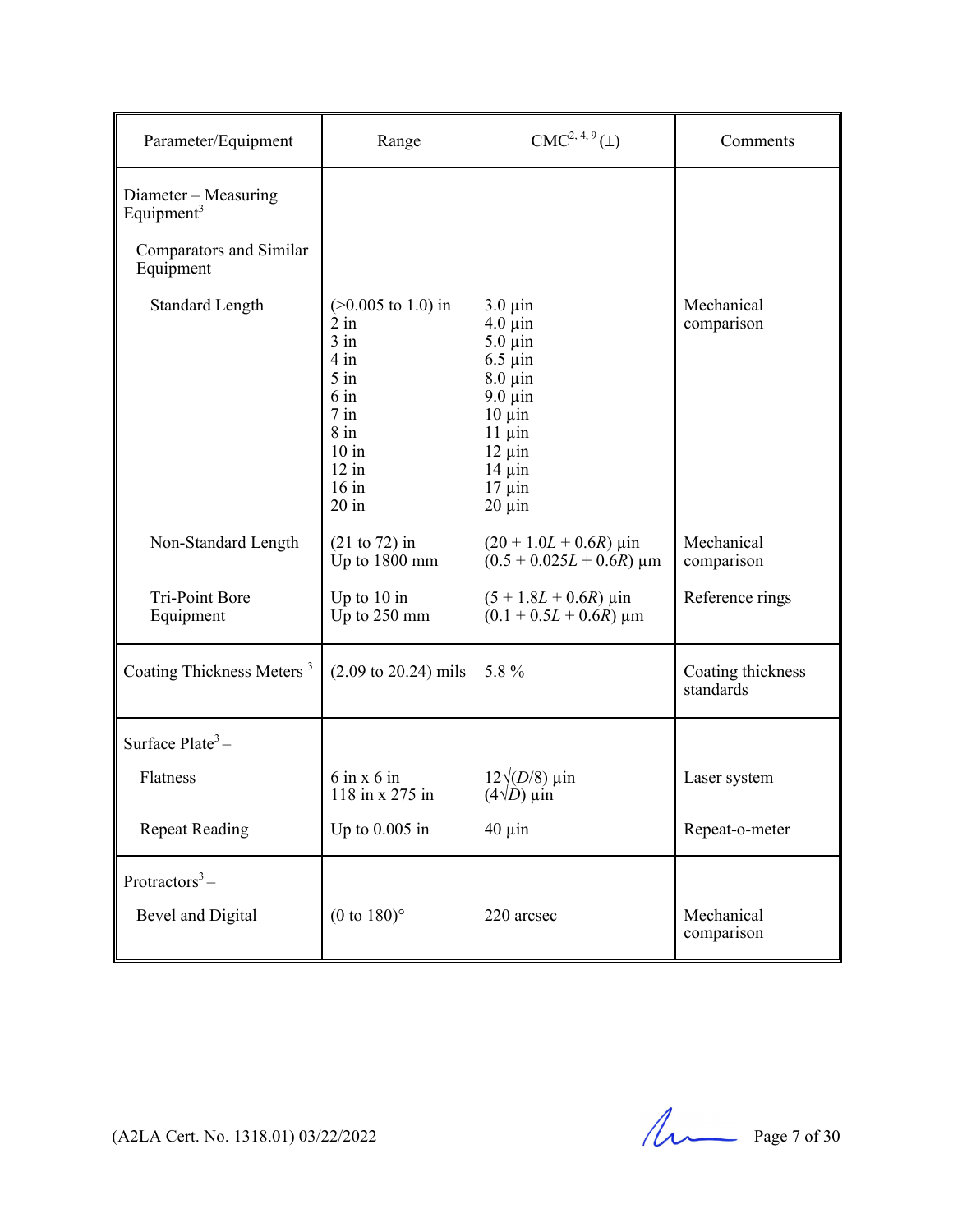| Parameter/Equipment                             | Range                                                                                                     | $CMC2, 4, 9(\pm)$                                            | Comments                                                        |
|-------------------------------------------------|-----------------------------------------------------------------------------------------------------------|--------------------------------------------------------------|-----------------------------------------------------------------|
| Radius Gage <sup>3</sup>                        | Up to $2$ in                                                                                              | $430 \mu$ in                                                 | Optical comparison                                              |
| Roughness Standards &<br>Patches <sup>3</sup> – |                                                                                                           |                                                              |                                                                 |
| ISO Type C                                      | Ra (10 to 200) µin<br>$Ra(0.25 \text{ to } 5) \mu m$                                                      | $1.5 \text{ }\mu\text{in} + 7.0 \%$<br>$0.04 \mu m + 7.0 \%$ | Reference standard<br>& mechanical<br>comparison                |
| Sine Plates & Bars <sup>3</sup> –               |                                                                                                           |                                                              |                                                                 |
| Parallelism                                     | Up to $15$ in<br>Up to 380 mm                                                                             | $78 \mu$ in<br>$1.2 \mu m$                                   | Mechanical<br>comparison, $\Theta$ is the<br>numerical value of |
| Angle                                           | Up to $2$ in<br>Up to 50 mm                                                                               | $(10 + 0.6\Theta)$ arcsec<br>$(10 + 0.6\Theta)$ arcsec       | the nominal angle<br>measured in degrees                        |
| Thread Pitch Gages <sup>3</sup>                 | (Up to $6$ ) in                                                                                           | $430 \mu$ in                                                 | Optical comparison                                              |
| Torque Wheels/Arms <sup>3</sup>                 | Up to $40$ in<br>Up to 1000 mm                                                                            | $(470 + 2L) \,\mu \text{in}$<br>$(12 + 0.002L) \mu m$        | Mechanical<br>comparison                                        |
| V Blocks <sup>3</sup> –                         |                                                                                                           |                                                              |                                                                 |
| V-Groove<br>Squareness                          | Up to $4$ in<br>Up to $(24 \times 24 \times 24)$ in<br>Up to $(600 \times 600 \times$<br>$600 \text{ mm}$ | $64 \text{ } \mu \text{in}$<br>$45 \mu$ in<br>$1 \mu m$      | Mechanical<br>comparison                                        |
| <b>Adjustable Thread Rings</b>                  | Up to $2$ in<br>Up to 50 mm                                                                               | $(140 + 27D) \,\mu \text{in}$<br>$(3.5 + 0.027D) \mu m$      | $Class(X)$ master<br>setting plugs                              |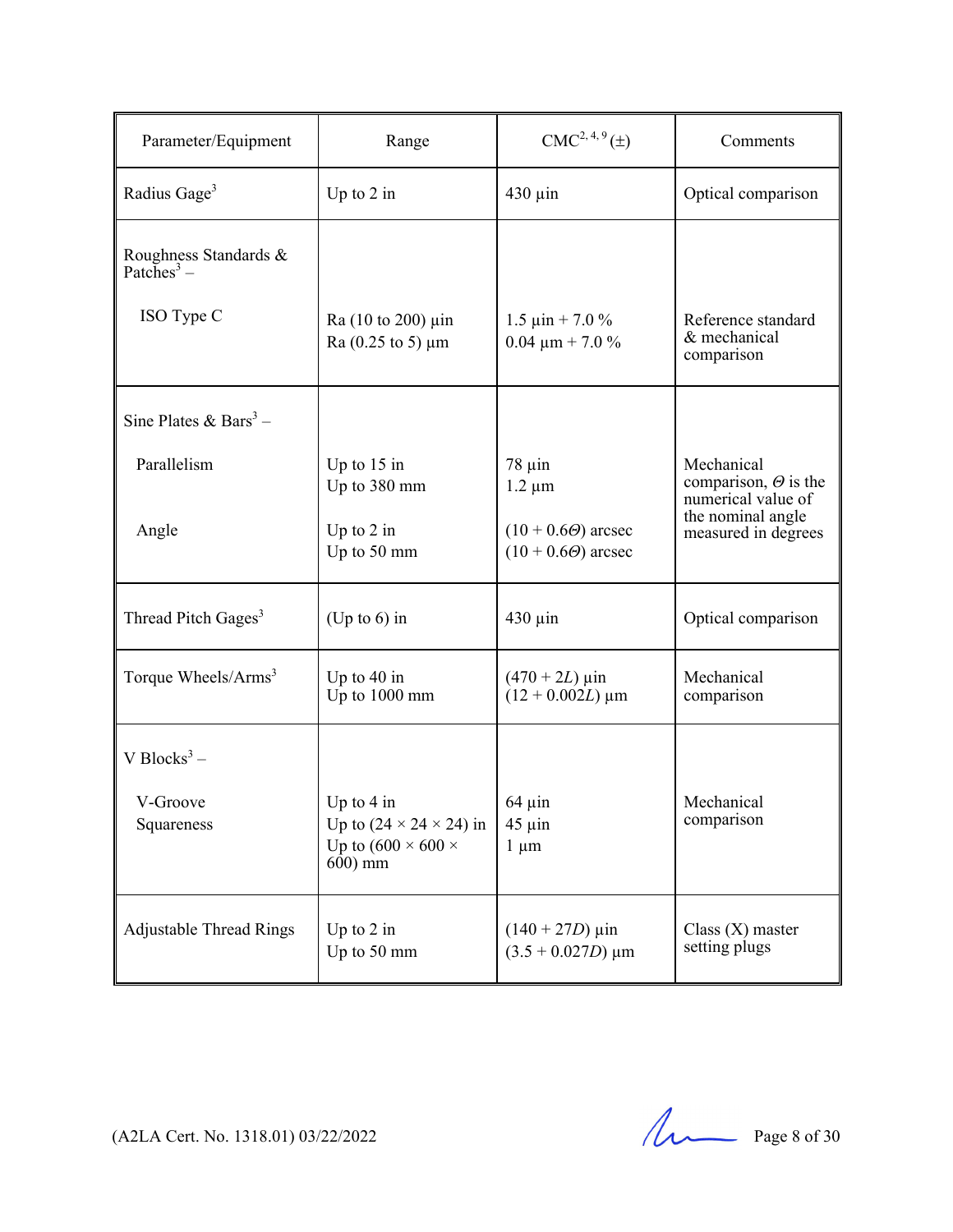### IV. Dimensional Testing/Calibration<sup>1</sup>

| Parameter/Equipment         | Range                                                                       | $CMC2, 4, 9, 13(\pm)$                                                                            | Comments                                                                     |
|-----------------------------|-----------------------------------------------------------------------------|--------------------------------------------------------------------------------------------------|------------------------------------------------------------------------------|
| Length $^8-$                |                                                                             |                                                                                                  |                                                                              |
| 2D                          | Up to 30 in<br>Up to 760 mm                                                 | $200 \mu$ in<br>$5.1 \mu m$                                                                      | <b>CMM</b>                                                                   |
| 1 <sub>D</sub>              | Up to $6$ in<br>Up to $12$ in<br>Up to 1 in<br>Up to $6$ in<br>Up to $1$ in | $(420 + 0.52L) \,\mu \text{in}$<br>$1500 \mu$ in<br>$150 \mu$ in<br>$150 \mu$ in<br>$600 \mu$ in | Optical comparison<br>Caliper<br>Micrometer<br>Depth micrometer<br>Gage pins |
| Squareness <sup>3, 8</sup>  | Up to $0.060$ in<br>Up to $1.5 \text{ mm}$                                  | $20 \mu$ in<br>$0.5 \mu m$                                                                       | Mechanical<br>comparison                                                     |
| Volume <sup>8</sup> –       |                                                                             |                                                                                                  |                                                                              |
| X-Axis                      | Up to 18 in<br>Up to 450 mm                                                 | $(300 + 43L) \,\mu \text{in}$<br>$(7.5 + 0.043L) \,\mathrm{\upmu m}$                             | CMM - volume<br>calculated based on                                          |
| Y-Axis                      | Up to 20 in<br>Up to 500 mm                                                 | $(300 + 44L) \,\mu \text{in}$<br>$(7.5 + 0.045L) \,\mathrm{\upmu m}$                             | independent linear<br>measurements                                           |
| Z-Axis                      | Up to $16$ in<br>Up to 400 mm                                               | $(300 + 42L) \,\mu \text{in}$<br>$(7.5 + 0.041L) \,\mathrm{\mu m}$                               |                                                                              |
| Surface Finish <sup>8</sup> | $Ra(10 to 200) \mu$ in                                                      | $1.5 \,\mathrm{µ}$ in + 7.0 %                                                                    | Reference standard<br>& mechanical<br>comparison                             |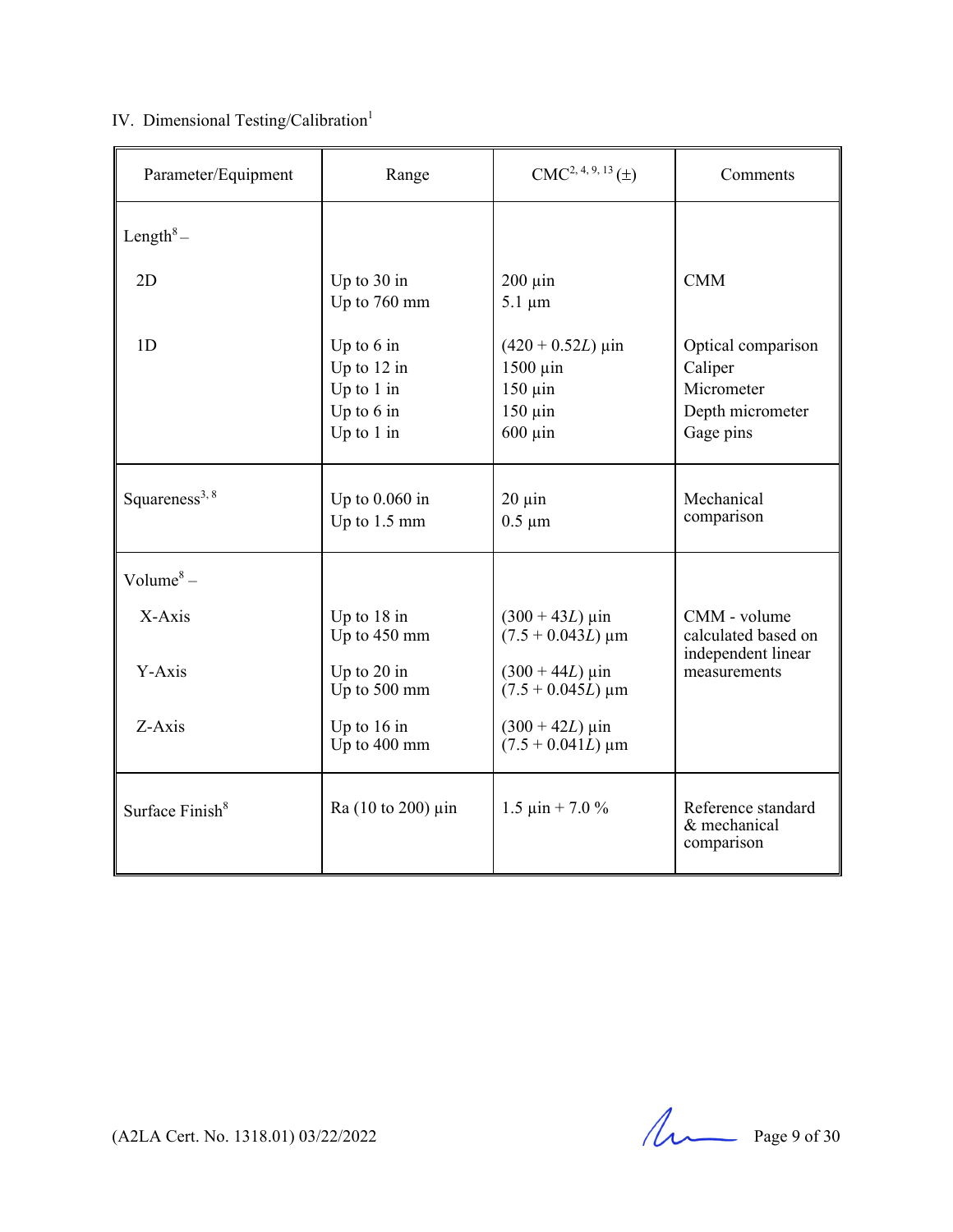#### V. Electrical – DC/Low Frequency

| Parameter/Range                      | Frequency                                                                                                                          | $CMC2, 7, 9(\pm)$                                                                                                           | Comments                           |
|--------------------------------------|------------------------------------------------------------------------------------------------------------------------------------|-----------------------------------------------------------------------------------------------------------------------------|------------------------------------|
| $AC$ Current – Generate <sup>3</sup> |                                                                                                                                    |                                                                                                                             |                                    |
| (0 to 220) $\mu$ A                   | $(10 \text{ to } 20)$ Hz<br>$(20 \text{ to } 40) \text{ Hz}$<br>40 Hz to 1 kHz<br>(1 to 5) kHz<br>$(5 \text{ to } 10) \text{ kHz}$ | $0.079\% + 34 \text{ nA}$<br>$0.04 \% + 25 nA$<br>$0.016 \% + 22 nA$<br>$0.07\% + 47\;nA$<br>$0.19\% + 93\ nA$              | Fluke 5700A                        |
| (0 to 2.2) mA                        | $(10 \text{ to } 20)$ Hz<br>$(20 \text{ to } 40) \text{ Hz}$<br>40 Hz to 1 kHz<br>(1 to 5) kHz<br>$(5 \text{ to } 10) \text{ kHz}$ | $0.081 \% + 47 \mu A$<br>$0.041 \% + 41 \mu A$<br>$0.017 \% + 41 \mu A$<br>$0.067 \% + 0.54 \mu A$<br>$0.19\% + 0.94 \mu A$ |                                    |
| $(0 to 22)$ mA                       | $(10 \text{ to } 20)$ Hz<br>$(20 \text{ to } 40) \text{ Hz}$<br>40 Hz to 1 kHz<br>(1 to 5) kHz<br>$(5 \text{ to } 10) \text{ kHz}$ | $0.081 \% + 0.47$ mA<br>$0.041 \% + 0.41$ mA<br>$0.017 \% + 0.41$ mA<br>$0.07\% + 4.7 \text{ mA}$<br>$0.19\% + 9.4 \mu A$   |                                    |
| (0 to 220) mA                        | $(10 \text{ to } 20)$ Hz<br>$(20 \text{ to } 40) \text{ Hz}$<br>40 Hz to 1 kHz<br>(1 to 5) kHz<br>$(5 \text{ to } 10) \text{ kHz}$ | $0.068 \% + 39 \mu A$<br>$0.036 \% + 17 \mu A$<br>$0.013 \% + 13 \mu A$<br>$0.07 \% + 47 \mu A$<br>$0.19 \% + 94 \mu A$     |                                    |
| $(0 to 2.2)$ A                       | 40 Hz to 1 kHz<br>(1 to 5) kHz<br>$(5 \text{ to } 10) \text{ kHz}$                                                                 | $1.8\% + 4.1 \text{ mA}$<br>$2.2 \% + 47 mA$<br>5.2 $% + 93$ mA                                                             | Fluke 5700A w/ Fluke<br>5500A/coil |
| Clamp on Only                        |                                                                                                                                    |                                                                                                                             |                                    |
| $(2.2 \text{ to } 110)$ A            | $(45 \text{ to } 440) \text{ Hz}$                                                                                                  | 8.4 % of output                                                                                                             | Fluke 5520A w/ Fluke<br>5500A/coil |
| $(110 \text{ to } 1025)$ A           | $(45 \text{ to } 440) \text{ Hz}$                                                                                                  | 14 % mA/A of output                                                                                                         |                                    |
| (0 to 3000) A                        | 10 Hz to 10 kHz                                                                                                                    | 1.0 % of output                                                                                                             | Fluke 52120A/3K                    |
| $(0 to 6000)$ A                      | 10 Hz to 10 kHz                                                                                                                    | $1.0\%$ of output                                                                                                           | Fluke 52120A/6K                    |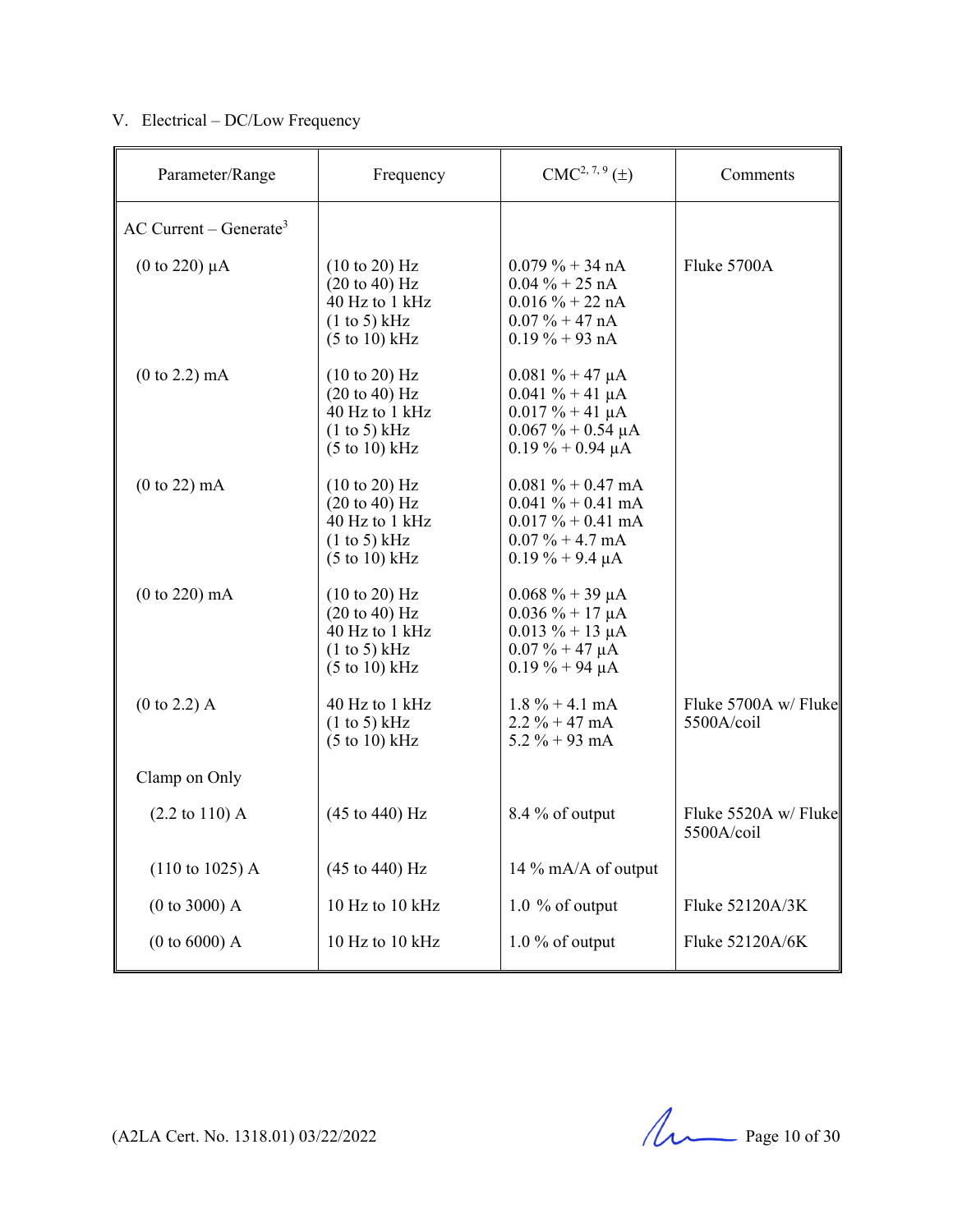| Parameter/Range                     | Frequency                                                                                                    | $CMC2, 7(\pm)$                                                                                              | Comments    |
|-------------------------------------|--------------------------------------------------------------------------------------------------------------|-------------------------------------------------------------------------------------------------------------|-------------|
| $AC$ Current – Measure <sup>3</sup> |                                                                                                              |                                                                                                             |             |
| (0 to 200) $\mu$ A                  | (1 to 10) Hz<br>10 Hz to 10 $kHz$<br>$(10 \text{ to } 30) \text{ kHz}$<br>$(30 \text{ to } 100) \text{ kHz}$ | $0.041 \% + 20 \text{ nA}$<br>$0.042 \% + 20 \text{ nA}$<br>$0.082 \% + 20 \text{ nA}$<br>$0.48 \% + 20 nA$ | Fluke 8508A |
| $(0 \text{ to } 2) \text{ mA}$      | (1 to 10) Hz<br>10 Hz to 10 kHz<br>$(10 \text{ to } 30) \text{ kHz}$<br>$(30 \text{ to } 100) \text{ kHz}$   | $0.031 \% + 0.2 \mu A$<br>$0.031 \% + 0.2 \mu A$<br>$0.071 \% + 0.2 \mu A$<br>$0.47 \% + 0.2 \mu A$         |             |
| $(0 to 20)$ mA                      | (1 to 10) Hz<br>10 Hz to 10 kHz<br>$(10 \text{ to } 30)$ kHz<br>$(30 \text{ to } 100) \text{ kHz}$           | $0.04 \% + 2 \mu A$<br>$0.04 \% + 2 \mu A$<br>$0.08 \% + 2 \mu A$<br>$0.48 \% + 2 \mu A$                    |             |
| $(0 to 200)$ mA                     | (1 to 10) Hz<br>10 Hz to 10 kHz<br>$(10 \text{ to } 30) \text{ kHz}$                                         | $0.041 \% + 20 \mu A$<br>$0.041 \% + 20 \mu A$<br>$0.081 \% + 20 \mu A$                                     |             |
| $(0 \text{ to } 2)$ A               | 10 Hz to $2$ kHz<br>$(2 \text{ to } 10) \text{ kHz}$<br>$(10 \text{ to } 30) \text{ kHz}$                    | $0.071 \% + 0.2$ mA<br>$0.083 \% + 0.2$ mA<br>$0.35 \% + 0.2$ mA                                            |             |
| $(0 to 20)$ A                       | $10$ Hz to 2 kHz<br>$(2 \text{ to } 10)$ kHz                                                                 | $0.11 \% + 0.2$ mA<br>$0.3\% + 0.2 \text{ mA}$                                                              |             |

(A2LA Cert. No. 1318.01) 03/22/2022 Page 11 of 30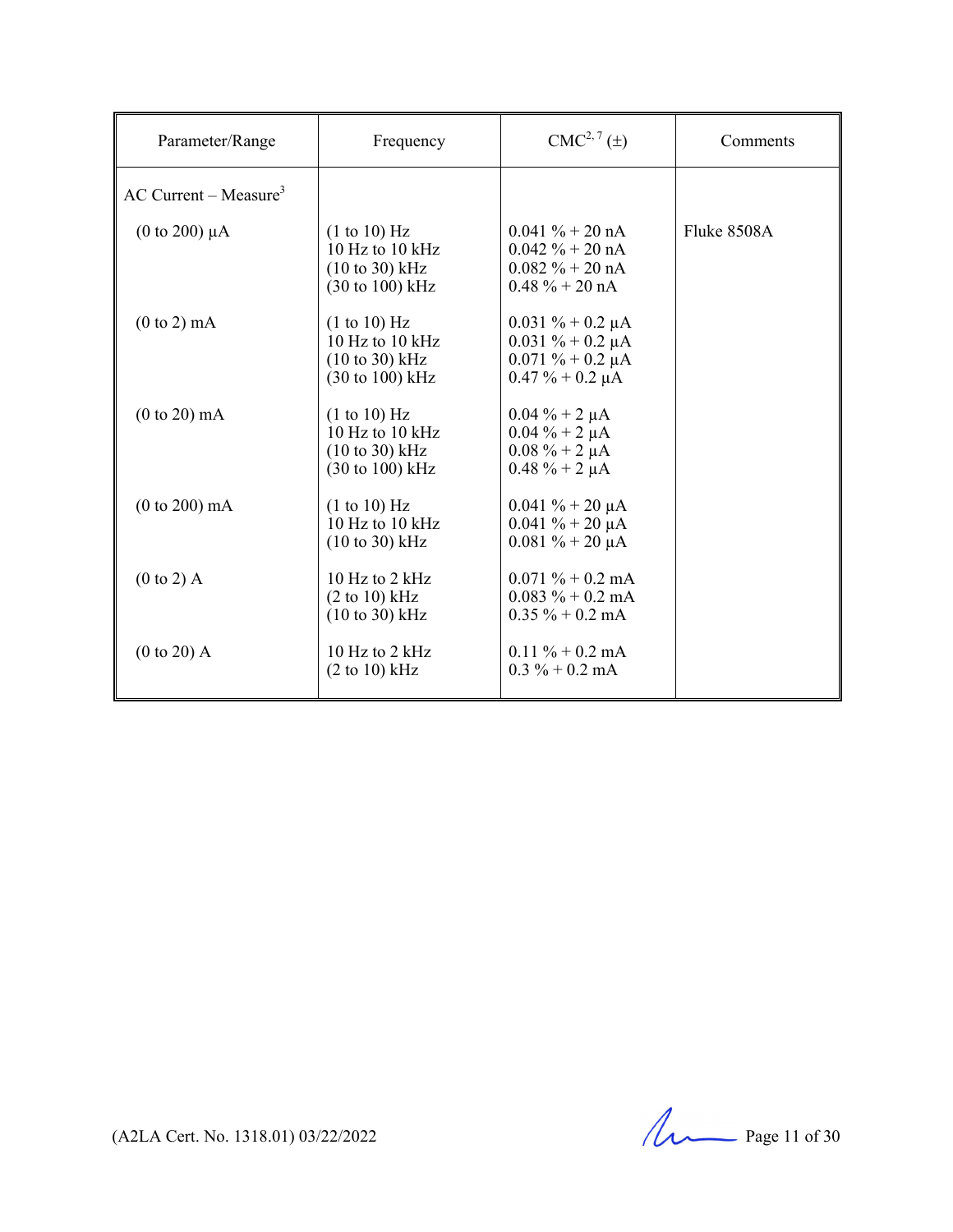| Parameter/Range                                                      | Range                                                                    | $CMC2, 7(\pm)$        | Comments    |
|----------------------------------------------------------------------|--------------------------------------------------------------------------|-----------------------|-------------|
| AC Power – Generate <sup>3</sup><br>$(45 \text{ to } 65) \text{ Hz}$ |                                                                          |                       |             |
| $(3.3 \text{ to } 8.999) \text{ mA}$                                 | $(33 \text{ to } 330) \text{ mV}$<br>$(0.33 \text{ to } 1020) \text{ V}$ | $0.25\%$<br>$0.21\%$  | Fluke 5520A |
| $(9 \text{ to } 32.999) \text{ mA}$                                  | $(33 \text{ to } 330) \text{ mV}$<br>$(0.33 \text{ to } 1020) \text{ V}$ | $0.18 \%$<br>$0.12\%$ |             |
| $(33 \text{ to } 89.99) \text{ mA}$                                  | $(33 \text{ to } 330) \text{ mV}$<br>$(0.33 \text{ to } 1020) \text{ V}$ | $0.25\%$<br>$0.21\%$  |             |
| $(90 \text{ to } 329.99) \text{ mA}$                                 | $(33 \text{ to } 330) \text{ mV}$<br>$(0.33 \text{ to } 1020) \text{ V}$ | $0.18 \%$<br>0.10%    |             |
| $(0.33 \text{ to } 0.8999) \text{ A}$                                | $(33 \text{ to } 330) \text{ mV}$<br>$(0.33 \text{ to } 1020) \text{ V}$ | $0.19\%$<br>$0.18 \%$ |             |
| $(0.9 \text{ to } 2.1999)$ A                                         | $(33 \text{ to } 330) \text{ mV}$<br>$(0.33 \text{ to } 1020) \text{ V}$ | $0.20 \%$<br>$0.17\%$ |             |
| $(2.2 \text{ to } 4.4999) \text{ A}$                                 | $(33 \text{ to } 330) \text{ mV}$<br>$(0.33 \text{ to } 1020) \text{ V}$ | $0.20\%$<br>$0.19\%$  |             |
| $(4.5 \text{ to } 20.5) \text{ A}$                                   | $(33 \text{ to } 330) \text{ mV}$<br>$(0.33 \text{ to } 1020) \text{ V}$ | $0.21\%$<br>$0.13\%$  |             |

| $AC$ Voltage – Generate <sup>3</sup><br>Fluke 5700A<br>$(0 \text{ to } 2.2) \text{ mV}$<br>$(10 \text{ to } 20)$ Hz<br>$0.065 \% + 6.4 \mu V$                                                                                                                                                                                                                   | Parameter/Range | Frequency                        | $CMC2, 7(\pm)$         | Comments |
|-----------------------------------------------------------------------------------------------------------------------------------------------------------------------------------------------------------------------------------------------------------------------------------------------------------------------------------------------------------------|-----------------|----------------------------------|------------------------|----------|
| $40$ Hz to 20 kHz<br>$0.014\% + 5.9 \mu V$<br>$0.048 \% + 13 \mu V$<br>$(20 \text{ to } 50) \text{ kHz}$<br>$(50 \text{ to } 100) \text{ kHz}$<br>$0.11 \% + 21 \mu V$<br>$(100 \text{ to } 300) \text{ kHz}$<br>$0.15\% + 39 \mu V$<br>$(300 \text{ to } 500) \text{ kHz}$<br>$0.21 \% + 77 \mu V$<br>$0.56\% + 77 \mu V$<br>$(0.5 \text{ to } 1) \text{ MHz}$ |                 | $(20 \text{ to } 40) \text{ Hz}$ | $0.028 \% + 5.8 \mu V$ |          |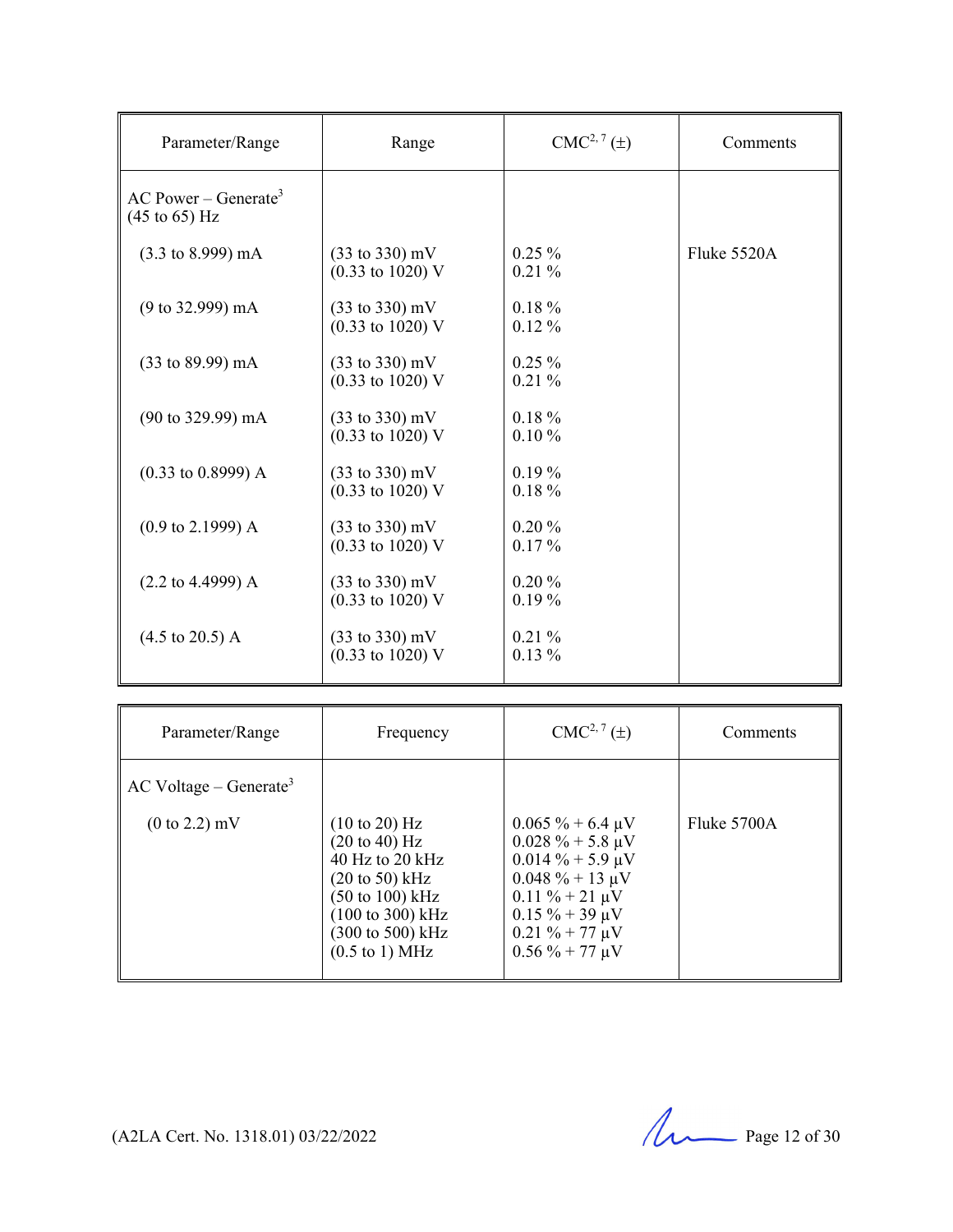| Parameter/Range                                | Frequency                                                                                                                                                                                                                                                             | $CMC2, 7(\pm)$                                                                                                                                                                                       | Comments    |
|------------------------------------------------|-----------------------------------------------------------------------------------------------------------------------------------------------------------------------------------------------------------------------------------------------------------------------|------------------------------------------------------------------------------------------------------------------------------------------------------------------------------------------------------|-------------|
| $AC$ Voltage – Generate <sup>3</sup><br>(cont) |                                                                                                                                                                                                                                                                       |                                                                                                                                                                                                      |             |
| $(0 \text{ to } 22)$ mV                        | $(10 \text{ to } 20)$ Hz<br>$(20 \text{ to } 40) \text{ Hz}$<br>40 Hz to 20 kHz<br>$(20 \text{ to } 50)$ kHz<br>$(50 \text{ to } 100) \text{ kHz}$<br>(100 to 300) kHz<br>$(300 \text{ to } 500) \text{ kHz}$<br>$(0.5 \text{ to } 1) \text{ MHz}$                    | $0.069\% + 7.3 \mu V$<br>$0.028 \% + 7.1 \mu V$<br>$0.014 \% + 7.1 \mu V$<br>$0.047 \% + 7.1 \mu V$<br>$0.11 \% + 9.8 \mu V$<br>$0.15 \% + 18 \mu V$<br>$0.21 \% + 35 \mu V$<br>$0.55 \% + 37 \mu V$ | Fluke 5700A |
| $(0 to 220)$ mV                                | $(10 \text{ to } 20)$ Hz<br>$(20 \text{ to } 40) \text{ Hz}$<br>40 Hz to 20 kHz<br>$(20 \text{ to } 50)$ kHz<br>$(50 \text{ to } 100) \text{ kHz}$<br>$(100 \text{ to } 300) \text{ kHz}$<br>(300 to 500) kHz<br>$(0.5 \text{ to } 1) \text{ MHz}$                    | $0.069\% + 19 \mu V$<br>$0.028 \% + 13 \mu V$<br>$0.013 \% + 13 \mu V$<br>$0.047 \% + 13 \mu V$<br>$0.11 \% + 36 \mu V$<br>$0.13 \% + 36 \mu V$<br>$0.21 \% + 51 \mu V$<br>$0.41\% + 0.13$ mV        |             |
| $(0 \text{ to } 2.2)$ V                        | $(10 \text{ to } 20)$ Hz<br>$(20 \text{ to } 40) \text{ Hz}$<br>40 Hz to 20 kHz<br>$(20 \text{ to } 50) \text{ kHz}$<br>$(50 \text{ to } 100) \text{ kHz}$<br>$(100 \text{ to } 300) \text{ kHz}$<br>(300 to 500) kHz<br>$(0.5 \text{ to } 1) \text{ MHz}$            | $0.068\% + 0.05$ mV<br>$0.021 \% + 14 \mu V$<br>$0.008 \% + 12 \mu V$<br>$0.016 \% + 11 \mu V$<br>$0.032 \% + 23 \mu V$<br>$0.055 \% + 28 \mu V$<br>$0.14 \% + 62 \mu V$<br>$0.28 \% + 1.2$ mV       |             |
| $(0 \text{ to } 22)$ V                         | $(10 \text{ to } 20)$ Hz<br>$(20 \text{ to } 40) \text{ Hz}$<br>40 Hz to 20 kHz<br>$(20 \text{ to } 50)$ kHz<br>$(50 \text{ to } 100) \text{ kHz}$<br>$(100 \text{ to } 300) \text{ kHz}$<br>$(300 \text{ to } 500) \text{ kHz}$<br>$(0.5 \text{ to } 1) \text{ MHz}$ | $0.07\% + 1.2$ mV<br>$0.021 \% + 0.1$ mV<br>$0.01 \% + 84 \mu V$<br>$0.016 \% + 75 \mu V$<br>$0.032 \% + 63 \mu V$<br>$0.07\% + 2$ mV<br>$0.17\% + 5.8$ mV<br>$0.35\% + 11\,\text{mV}$               |             |
| (0 to 220) V                                   | $(10 \text{ to } 20)$ Hz<br>$(20 \text{ to } 40) \text{ Hz}$<br>40 Hz to 20 kHz<br>$(20 \text{ to } 50)$ kHz<br>(50 to 100) kHz<br>$(100 \text{ to } 300) \text{ kHz}$                                                                                                | $0.07\% + 12 \text{ mV}$<br>$0.021 \% + 3.6$ mV<br>$0.011\% + 1.5$ mV<br>$0.029\% + 4.7$ mV<br>$0.07\% + 12 \text{ mV}$<br>$0.19\% + 130$ mV                                                         |             |
| $(0 \text{ to } 1100)$ V                       | 50 Hz to 1 kHz                                                                                                                                                                                                                                                        | $0.0091\% + 21$ mV                                                                                                                                                                                   |             |

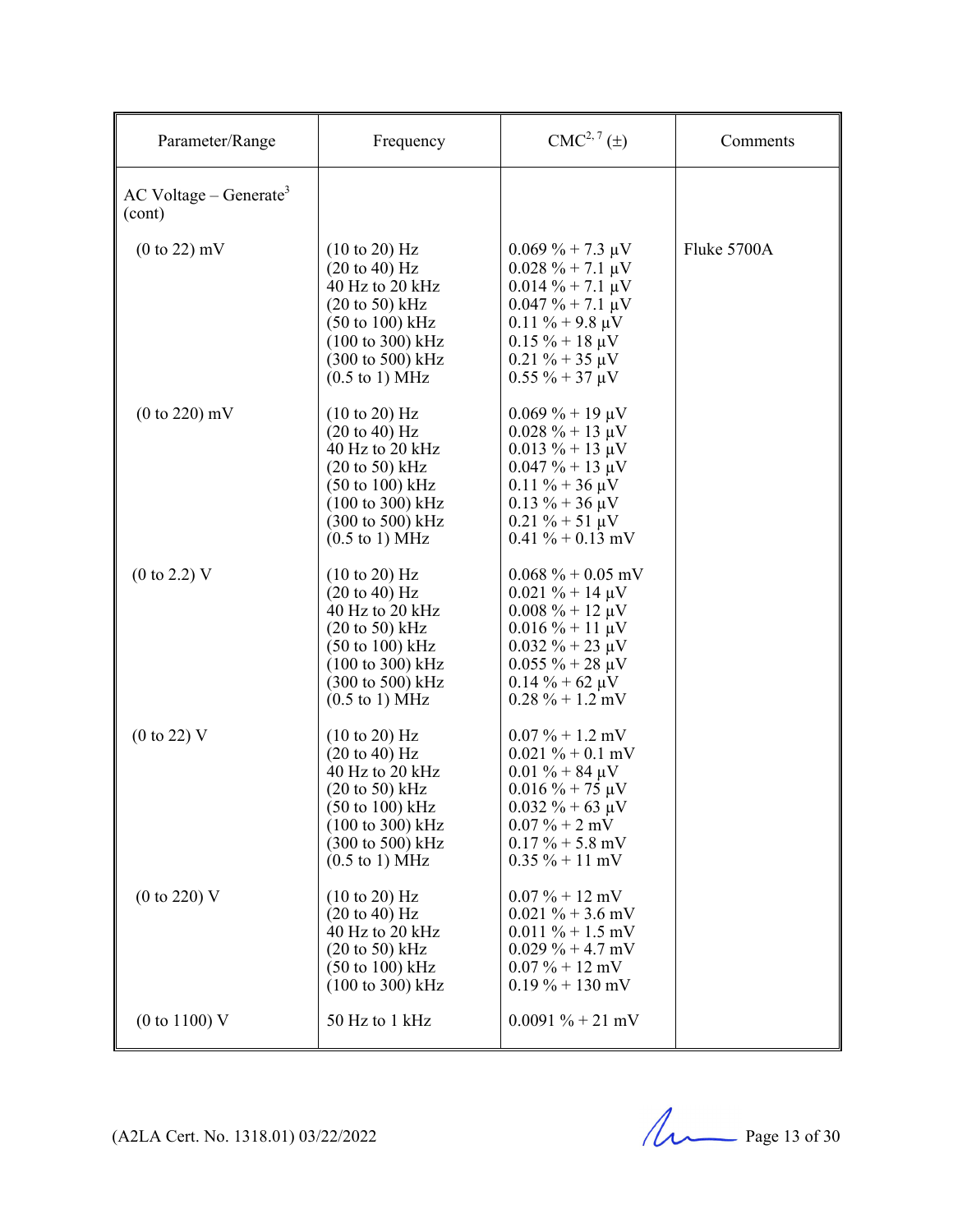| Parameter/Range                                        | Frequency                                                                                                                                                                                                                                                                                                     | $CMC2, 7(\pm)$                                                                                                                                                                                                                       | Comments                          |
|--------------------------------------------------------|---------------------------------------------------------------------------------------------------------------------------------------------------------------------------------------------------------------------------------------------------------------------------------------------------------------|--------------------------------------------------------------------------------------------------------------------------------------------------------------------------------------------------------------------------------------|-----------------------------------|
| $AC$ Voltage – Measure <sup>3</sup>                    |                                                                                                                                                                                                                                                                                                               |                                                                                                                                                                                                                                      |                                   |
| $(0 \text{ to } 200)$ mV                               | (1 to 10) Hz<br>$(10 \text{ to } 40)$ Hz<br>$(40 \text{ to } 100) \text{ Hz}$<br>$(0.1 \text{ to } 2) \text{ kHz}$<br>$(2 \text{ to } 10) \text{ kHz}$<br>$(10 to 30)$ kHz<br>$(30 \text{ to } 100) \text{ kHz}$                                                                                              | $0.021 \% + 14 \mu V$<br>$0.017 \% + 4 \mu V$<br>$0.014 \% + 4 \mu V$<br>$0.013 \% + 2 \mu V$<br>$0.016 \% + 4 \mu V$<br>$0.040 \% + 8 \mu V$<br>$0.090\% + 20 \mu V$                                                                | Fluke 8508A                       |
| $(0.2 \text{ to } 2)$ V                                | (1 to 10) Hz<br>$(10 \text{ to } 40) \text{ Hz}$<br>$(40 \text{ to } 100) \text{ Hz}$<br>$(0.1 \text{ to } 2)$ kHz<br>$(2 \text{ to } 10) \text{ kHz}$<br>$(10 \text{ to } 30) \text{ kHz}$<br>$(30 \text{ to } 100) \text{ kHz}$<br>$(100 \text{ to } 300) \text{ kHz}$<br>$(0.3 \text{ to } 1) \text{ MHz}$ | $0.019\% + 120 \,\mu\text{V}$<br>$0.014 \% + 20 \mu V$<br>$0.011 \% + 20 \mu V$<br>$89 \mu V/V + 20 \mu V$<br>$0.013 \% + 20 \mu V$<br>$0.026 \% + 40 \mu V$<br>$0.068 \% + 200 \mu V$<br>$0.37\% + 2$ mV<br>$1.3\% + 20\,\text{mV}$ |                                   |
| $(2 \text{ to } 20)$ V                                 | (1 to 10) Hz<br>$(10 \text{ to } 40) \text{ Hz}$<br>$(40 \text{ to } 100) \text{ Hz}$<br>$(0.1 \text{ to } 2) \text{ kHz}$<br>$(2 \text{ to } 10) \text{ kHz}$<br>$(10 \text{ to } 30) \text{ kHz}$<br>$(30 \text{ to } 100) \text{ kHz}$<br>(100 to 300) kHz<br>$(0.3 \text{ to } 1) \text{ MHz}$            | $0.019\% + 1.2$ mV<br>$0.014 \% + 0.2$ mV<br>$0.011 \% + 0.2$ mV<br>90 μV/V + 0.2 mV<br>$0.013 \% + 0.2$ mV<br>$0.026 \% + 0.4$ mV<br>$0.068 \% + 2 mV$<br>$0.37\% + 20\,\text{mV}$<br>$2.2\% + 200$ mV                              |                                   |
| $(20 \text{ to } 200)$ V                               | (1 to 10) Hz<br>$(10 \text{ to } 40) \text{ Hz}$<br>$(40 \text{ to } 100) \text{ Hz}$<br>$(0.1 \text{ to } 2) \text{ kHz}$<br>$(2 \text{ to } 10) \text{ kHz}$<br>$(10 \text{ to } 30) \text{ kHz}$<br>$(30 \text{ to } 100) \text{ kHz}$                                                                     | $0.020\% + 12 \text{ mV}$<br>$0.014\% + 2$ mV<br>$0.011 \% + 2 mV$<br>$90 \mu V/V + 2 \mu V$<br>$0.013 \% + 2 mV$<br>$0.026\% + 4 \text{ mV}$<br>$0.068\% + 20$ mV                                                                   |                                   |
| $(200 \text{ to } 1000) \text{ V}$                     | (1 to 10) Hz<br>$(10 \text{ to } 40)$ Hz<br>$(0.04 \text{ to } 10) \text{ kHz}$<br>$(10 \text{ to } 30) \text{ kHz}$<br>$(30 \text{ to } 100) \text{ kHz}$                                                                                                                                                    | $0.019\% + 70$ mV<br>$0.015 \% + 20$ mV<br>$0.014\% + 20$ mV<br>$0.027 \% + 40$ mV<br>$0.071 \% + 200$ mV                                                                                                                            |                                   |
| <b>High Voltage</b><br>$(0 \text{ to } 28) \text{ kV}$ | 60 Hz                                                                                                                                                                                                                                                                                                         | $1.7 V + 0.052 V/V$                                                                                                                                                                                                                  | Agilent 34401A w/<br>Fluke 80k-40 |

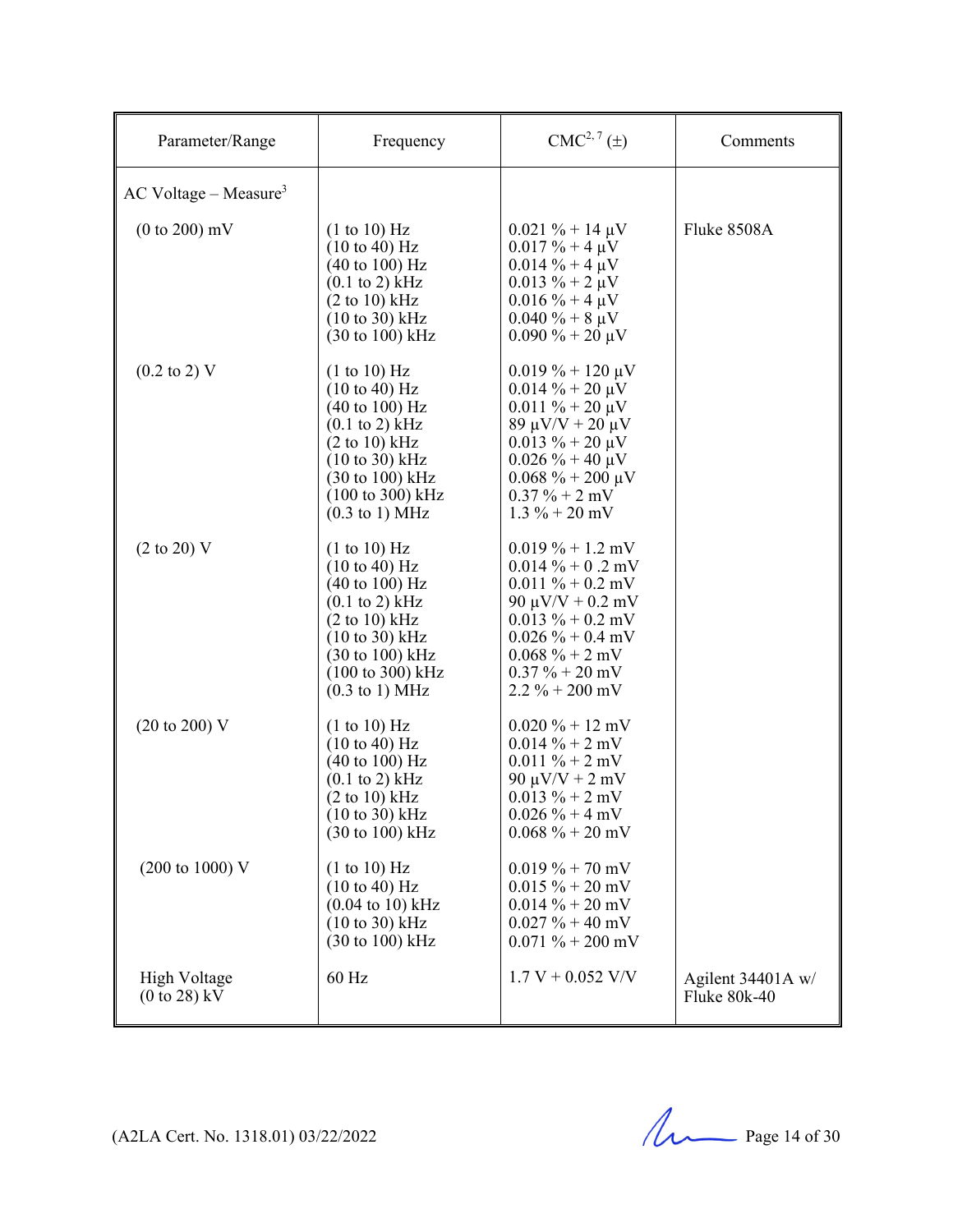| Parameter/Range                                                                                                                                                                                                                                                                                                                                                                                                                                                                                                                                                      | Frequency                                                                                                                                                                                                                                                                                                                                                                                                   | $CMC2, 7, 9, 13 (\pm)$                                                                                                                                                       | Comments        |
|----------------------------------------------------------------------------------------------------------------------------------------------------------------------------------------------------------------------------------------------------------------------------------------------------------------------------------------------------------------------------------------------------------------------------------------------------------------------------------------------------------------------------------------------------------------------|-------------------------------------------------------------------------------------------------------------------------------------------------------------------------------------------------------------------------------------------------------------------------------------------------------------------------------------------------------------------------------------------------------------|------------------------------------------------------------------------------------------------------------------------------------------------------------------------------|-----------------|
| Capacitance – Generate <sup>3</sup>                                                                                                                                                                                                                                                                                                                                                                                                                                                                                                                                  |                                                                                                                                                                                                                                                                                                                                                                                                             |                                                                                                                                                                              |                 |
| $<$ 3.3 nF<br>$(3.3 \text{ to } 11) \text{ nF}$<br>$(11 \text{ to } 33) \text{ nF}$<br>$(33 \text{ to } 110) \text{ nF}$<br>$(110 \text{ to } 330) \text{ nF}$<br>$(0.33 \text{ to } 1.1) \mu F$<br>$(1.1 \text{ to } 3.3) \mu F$<br>$(3.3 \text{ to } 11) \mu F$<br>$(11 \text{ to } 33) \mu F$<br>$(33 \text{ to } 110) \,\mu\text{F}$<br>$(110 \text{ to } 330) \mu F$<br>$(0.33 \text{ to } 1.1) \text{ mF}$<br>$(1.1 \text{ to } 3.3) \text{ mF}$<br>$(3.3 \text{ to } 11) \text{ mF}$<br>$(11 \text{ to } 33) \text{ mF}$<br>$(33 \text{ to } 110) \text{ mF}$ | 10 Hz to 10 $kHz$<br>10 Hz to 1 kHz<br>10 Hz to $1$ kHz<br>10 Hz to $1$ kHz<br>10 $Hz$ to 1 $kHz$<br>(10 to 600) Hz<br>$(10 \text{ to } 300)$ Hz<br>$(10 \text{ to } 150)$ Hz<br>(10 to 120) Hz<br>$(10 \text{ to } 80)$ Hz<br>$(10 \text{ to } 50)$ Hz<br>$(10 \text{ to } 20)$ Hz<br>$(10 \text{ to } 6)$ Hz<br>$(10 \text{ to } 2)$ Hz<br>$(10 \text{ to } 0.6) \text{ Hz}$<br>$(10 \text{ to } 0.2)$ Hz | $0.93\%$<br>0.41%<br>$0.64\%$<br>$0.40\%$<br>0.40%<br>0.40%<br>0.40%<br>$0.41\%$<br>$0.58\%$<br>$0.63\%$<br>$0.63\%$<br>$0.63\%$<br>$0.65\%$<br>$0.63\%$<br>0.98%<br>$1.4\%$ | Fluke 5520A     |
| Capacitance - Measure <sup>3</sup>                                                                                                                                                                                                                                                                                                                                                                                                                                                                                                                                   |                                                                                                                                                                                                                                                                                                                                                                                                             |                                                                                                                                                                              |                 |
| (1 to 100) nF                                                                                                                                                                                                                                                                                                                                                                                                                                                                                                                                                        | $1$ kHz                                                                                                                                                                                                                                                                                                                                                                                                     | $0.00088$ nF + 0.0005<br>nF/nF                                                                                                                                               | Hameg LCR meter |
| $(1 to 1000) \mu F$                                                                                                                                                                                                                                                                                                                                                                                                                                                                                                                                                  | $1$ kHz                                                                                                                                                                                                                                                                                                                                                                                                     | $0.0042 \mu F/\mu F$                                                                                                                                                         |                 |
| (1 to 1000) pF                                                                                                                                                                                                                                                                                                                                                                                                                                                                                                                                                       | $1$ kHz                                                                                                                                                                                                                                                                                                                                                                                                     | $0.023$ pF + 0.000 48<br>pF/pF                                                                                                                                               |                 |

| Parameter/Equipment               | Range                                                                                                                                                         | $CMC2, 7, 9, 13$ ( $\pm$ )                                                                                                                                                                 | Comments                          |
|-----------------------------------|---------------------------------------------------------------------------------------------------------------------------------------------------------------|--------------------------------------------------------------------------------------------------------------------------------------------------------------------------------------------|-----------------------------------|
| DC Current – Measure <sup>3</sup> | (0 to 200) $\mu$ A<br>$(0 \text{ to } 2) \text{ mA}$<br>$(0 \text{ to } 20) \text{ mA}$<br>$(0 to 200)$ mA<br>$(0 to 2)$ A<br>$(0 to 20)$ A<br>$(0 to 500)$ A | $3.9 \mu A/A + 2 nA$<br>$3.9 \mu A/A + 20 nA$<br>5.3 $\mu$ A/A + 0.21 $\mu$ A<br>$24 \mu A/A + 5.4 \mu A$<br>$0.013 \% + 0.23$ mA<br>$0.043 \% + 0.82 \mu A$<br>$0.16 A + 0.000 19$<br>A/A | Fluke 8508A<br>$w/c$ urrent shunt |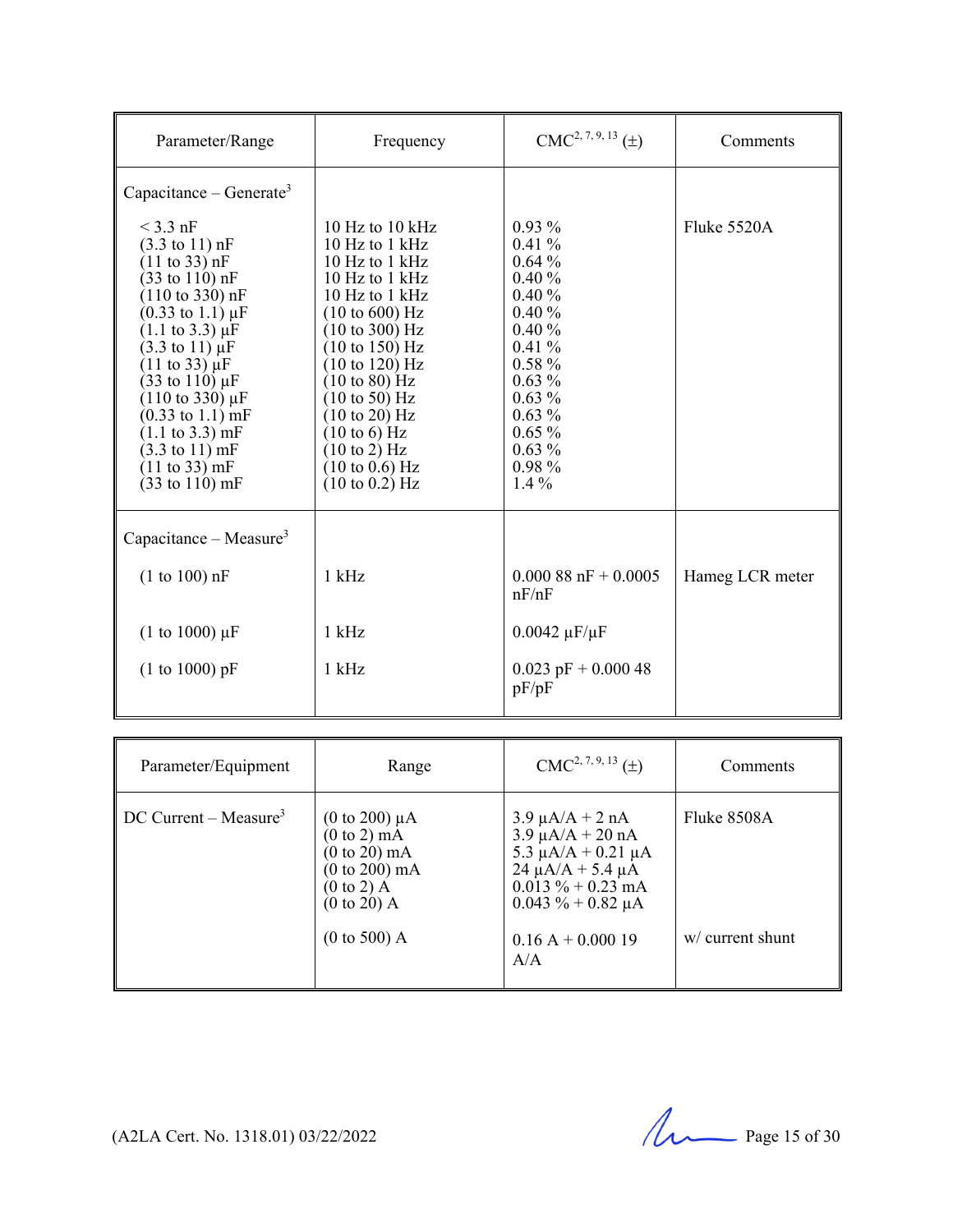| Parameter/Equipment                                                                                 | Range                                                                                                                                                                                                                           | $CMC2, 7, 9(\pm)$                                                                                                                                                                                      | Comments                |
|-----------------------------------------------------------------------------------------------------|---------------------------------------------------------------------------------------------------------------------------------------------------------------------------------------------------------------------------------|--------------------------------------------------------------------------------------------------------------------------------------------------------------------------------------------------------|-------------------------|
| DC Current – Generate <sup>3</sup>                                                                  | $(0 \text{ to } 220) \mu A$<br>$(0 \text{ to } 2.2) \text{ mA}$<br>$(0 \text{ to } 22)$ mA<br>$(0 \text{ to } 220) \text{ mA}$<br>$(0 \text{ to } 2.2)$ A<br>$(0 \text{ to } 3)$ A<br>$(0 to 11)$ A<br>$(0 \text{ to } 20.5)$ A | $47 \mu A/A + 7 nA$<br>$41 \mu A/A + 8.4 \ nA$<br>41 $\mu$ A/A + 51 nA<br>52 $\mu$ A/A + 0.83 $\mu$ A<br>91 $\mu$ A/A + 20 $\mu$ A<br>$0.028 \% + 0.4 mA$<br>$0.042 \% + 2.4 mA$<br>$0.054 \% + 14 mA$ | Fluke 5700A             |
|                                                                                                     | (0 to 1000) A                                                                                                                                                                                                                   | $0.31 \% + 64 mA$                                                                                                                                                                                      | w/Fluke 5500A/coil      |
|                                                                                                     | $(0 to 2500)$ A                                                                                                                                                                                                                 | $0.7\%$ of output                                                                                                                                                                                      | Fluke 52120A/3K         |
|                                                                                                     | (0 to 5000) A                                                                                                                                                                                                                   | $0.7\%$ of output                                                                                                                                                                                      | Fluke 52120A/6K         |
| DC Power – Generate <sup>3</sup>                                                                    |                                                                                                                                                                                                                                 |                                                                                                                                                                                                        |                         |
| $(0.33 \text{ to } 329.99) \text{ mA}$<br>$(0.33 \text{ to } 2.9999)$ A<br>$(3 \text{ to } 20.5)$ A | $(0.33 \text{ to } 1020) \text{ V}$<br>$(0.33 \text{ to } 1020)$ V<br>$(0.33 \text{ to } 1020)$ V                                                                                                                               | $0.05\%$<br>$0.04\%$<br>$0.09\%$                                                                                                                                                                       | Fluke 5520A             |
| DC Voltage – Generate <sup>3</sup>                                                                  | $(0 to 220)$ mV<br>$(0.2 \text{ to } 2.2) \text{ V}$<br>$(2.2 \text{ to } 11) \text{ V}$<br>$(11 \text{ to } 22) \text{ V}$<br>$(22 \text{ to } 220)$ V<br>$(220 \text{ to } 1000)$ V                                           | $8.6 \mu V/V + 0.88 \mu V$<br>$8 \mu \dot{V}/V + 1.5 \mu V$<br>$7.7 \mu V/V + 8.6 \mu V$<br>$8.1 \mu V/V + 9 \mu V$<br>9.2 $\mu$ V/V + 0.12 mV<br>$11 \mu V/V + 0.88 \ mV$                             | Fluke 5700A             |
| <b>Fixed Point</b>                                                                                  | 10 <sub>V</sub>                                                                                                                                                                                                                 | $0.31 \mu V/V$                                                                                                                                                                                         | Fluke 732B              |
| $DC$ Voltage – Measure <sup>3</sup>                                                                 | $(0 to 200)$ mV<br>$(0 \text{ to } 2) \text{ V}$<br>$(0 \text{ to } 20)$ V<br>$(0 \text{ to } 200)$ V<br>$(0 \text{ to } 1050)$ V                                                                                               | 5.2 $\mu$ V/V + 0.3 $\mu$ V<br>$3.9 \mu V/V + 0.83 \mu V$<br>$2.3 \mu V/V + 58 \mu V$<br>$6.4 \mu V/V + 53 \mu V$<br>$6.4 \mu V/V + 0.62 \ mV$                                                         | Fluke 8508A             |
| High Voltage                                                                                        | $(1 to 20)$ kV<br>$(20 \text{ to } 35) \text{ kV}$<br>$(35 \text{ to } 40) \text{ kV}$                                                                                                                                          | $2.0\%$<br>$1.0\%$<br>$2.0\%$                                                                                                                                                                          | DMM w/ Fluke 80k-<br>40 |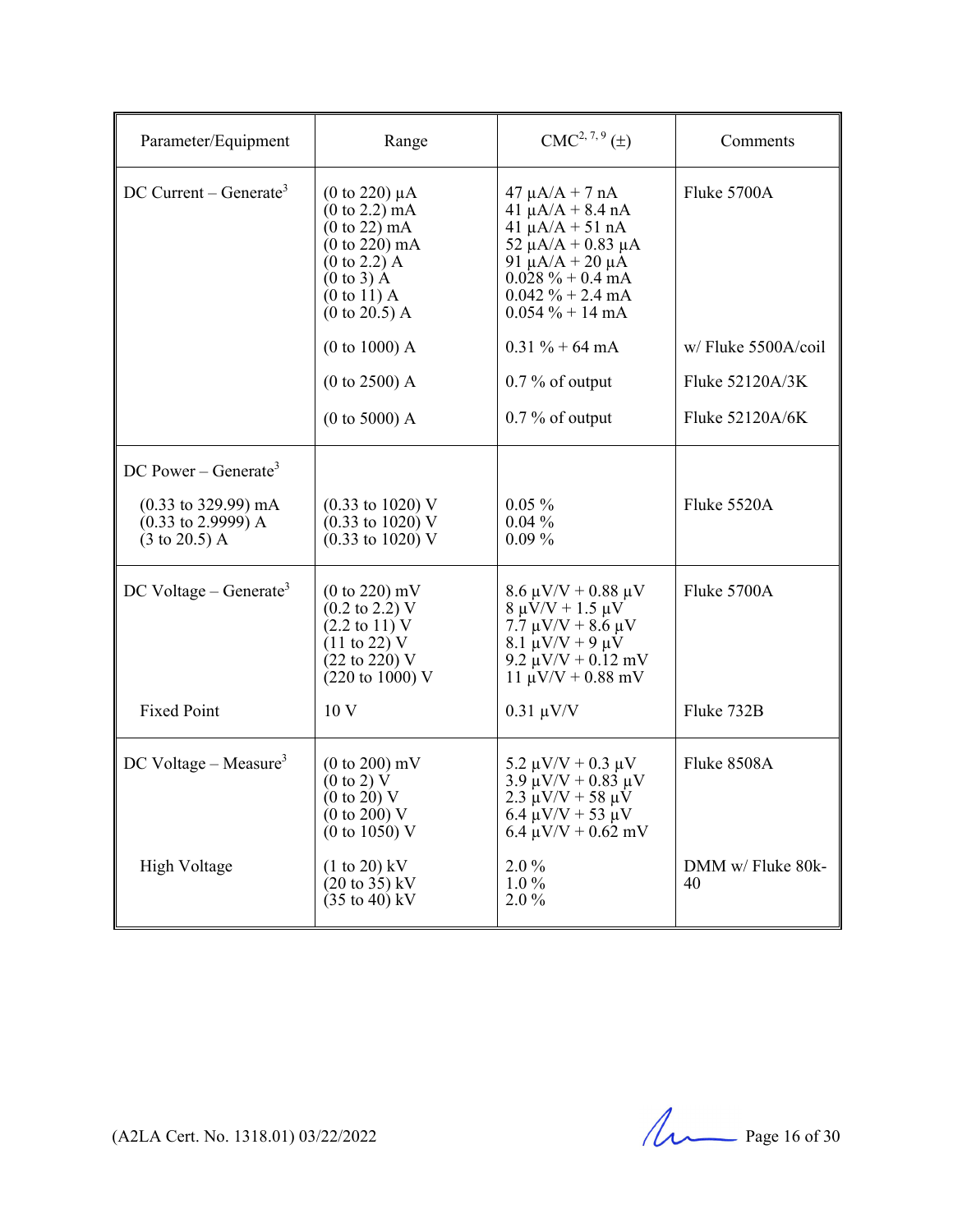| Parameter/Equipment                                                   | Range                                                                                                                                                                                                                                   | $CMC2(\pm)$                                                                                                                              | Comments    |
|-----------------------------------------------------------------------|-----------------------------------------------------------------------------------------------------------------------------------------------------------------------------------------------------------------------------------------|------------------------------------------------------------------------------------------------------------------------------------------|-------------|
| Electrical Calibration of<br>$RTD$ Indicators – Generate <sup>3</sup> |                                                                                                                                                                                                                                         |                                                                                                                                          |             |
| Pt 385, 100 $\Omega$                                                  | $(-200 \text{ to } -80)$ °C<br>$(-80 \text{ to } 0)$ °C<br>(0 to 100) $^{\circ}$ C<br>$(100 \text{ to } 300)$ °C<br>$(300 \text{ to } 400)$ °C<br>(400 to 630) $^{\circ}$ C<br>$(630 \text{ to } 800)$ °C                               | $0.06\,^{\circ}\mathrm{C}$<br>$0.06\,^{\circ}\mathrm{C}$<br>0.08 °C<br>$0.11$ °C<br>$0.12$ °C<br>$0.14$ °C<br>$0.27$ °C                  | Fluke 5520A |
| Pt 385, 200 $\Omega$                                                  | $(-200 \text{ to } -80)$ °C<br>$(-80 \text{ to } 0)$ °C<br>(0 to 100) $^{\circ}$ C<br>$(100 \text{ to } 200)$ °C<br>$(200 \text{ to } 300)$ °C<br>$(300 \text{ to } 400)$ °C<br>(400 to 600) $^{\circ}$ C<br>$(600 \text{ to } 630)$ °C | $0.05\ ^{\circ}\mathrm{C}$<br>0.05 °C<br>0.05 °C<br>0.06 °C<br>$0.14$ °C<br>$0.15$ °C<br>0.17 °C<br>$0.19$ °C                            |             |
| Pt 385, 500 $\Omega$                                                  | $(-200 \text{ to } -80)$ °C<br>$(-80 \text{ to } 0)$ °C<br>(0 to 100) $^{\circ}$ C<br>$(100 \text{ to } 200)$ °C<br>$(200 \text{ to } 300)$ °C<br>$(300 \text{ to } 400)$ °C<br>(400 to 600) $^{\circ}$ C<br>$(600 \text{ to } 630)$ °C | $0.05$ °C<br>0.06 °C<br>$0.06$ °C<br>0.07 °C<br>$0.10\text{ °C}$<br>$0.10\text{ °C}$<br>$0.11$ °C<br>$0.13$ °C                           |             |
| Pt 385, 1000 $\Omega$                                                 | (-200 to -80) $^{\circ}$ C<br>$(-80 \text{ to } 0)$ °C<br>(0 to 100) $^{\circ}$ C<br>$(100 \text{ to } 200)$ °C<br>$(200 \text{ to } 300)$ °C<br>$(300 \text{ to } 400)$ °C<br>(400 to 600) $^{\circ}$ C<br>$(600 \text{ to } 630)$ °C  | $0.04$ °C<br>$0.04$ °C<br>0.05 °C<br>$0.06\,^{\circ}\mathrm{C}$<br>0.07 °C<br>$0.09$ °C<br>$0.09$ °C<br>$0.27$ °C                        |             |
| Pt 3926, 100 Ω                                                        | (-200 to -80) $^{\circ}$ C<br>$(-80 \text{ to } 0)$ °C<br>(0 to 100) $^{\circ}$ C<br>$(100 \text{ to } 300)$ °C<br>$(300 \text{ to } 400)$ °C<br>(400 to 630) $^{\circ}$ C                                                              | $0.06\,^{\circ}\mathrm{C}$<br>0.05 °C<br>$0.07\, \mathrm{^o C}$<br>$0.09$ °C<br>$0.10\ ^{\circ}\mathrm{C}$<br>$0.12\ ^{\circ}\textrm{C}$ |             |

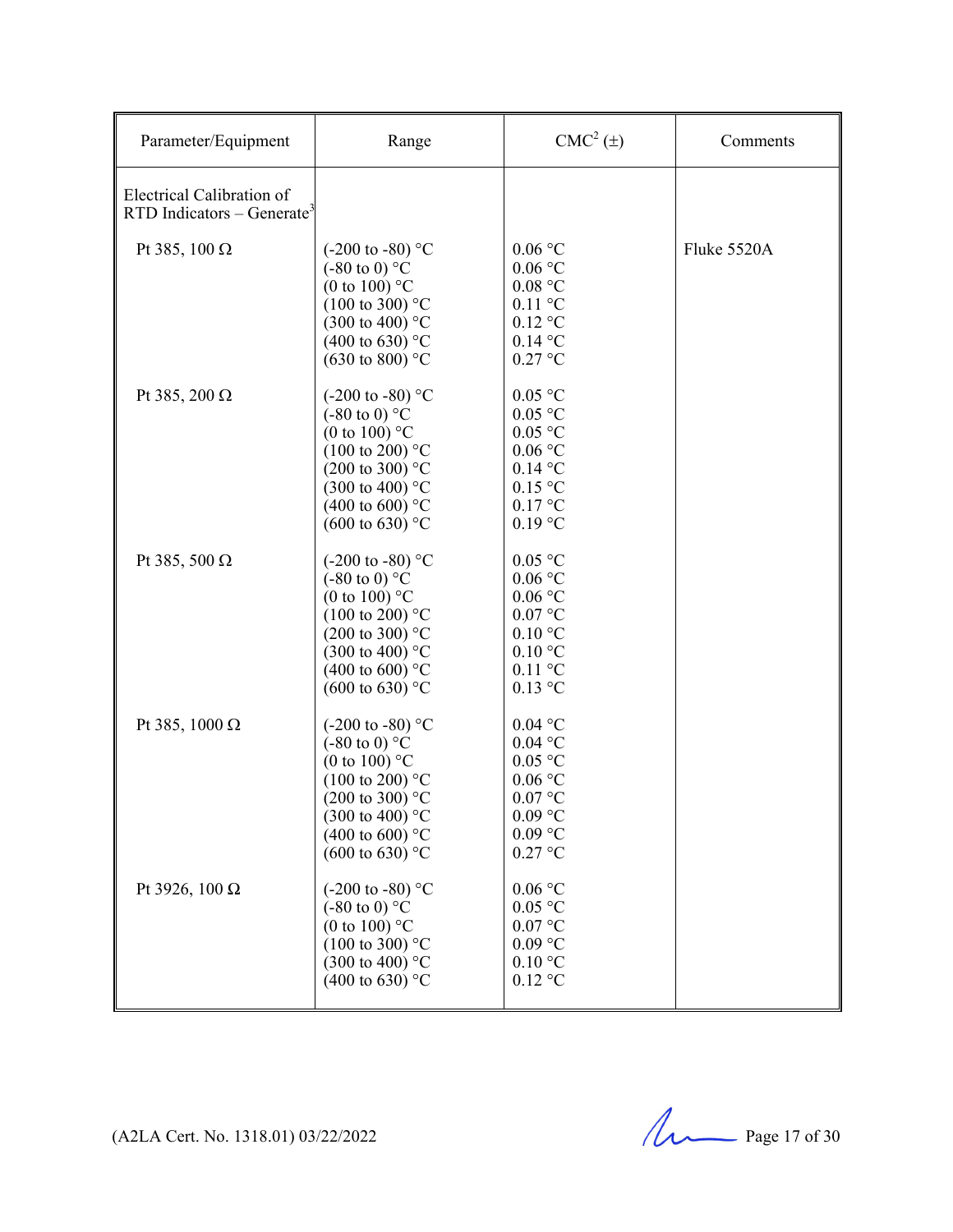| Parameter/Equipment                                                                         | Range                                                                                                                                                                                                                                                                   | $CMC2(\pm)$                                                                                                                      | Comments    |
|---------------------------------------------------------------------------------------------|-------------------------------------------------------------------------------------------------------------------------------------------------------------------------------------------------------------------------------------------------------------------------|----------------------------------------------------------------------------------------------------------------------------------|-------------|
| <b>Electrical Calibration of RTD</b><br>Indicators – Generate <sup>3</sup><br>(cont)        |                                                                                                                                                                                                                                                                         |                                                                                                                                  |             |
| Pt 3916, 100 $\Omega$                                                                       | $(-200 \text{ to } -190)$ °C<br>$(-190 \text{ to } -80)$ °C<br>$(-80 \text{ to } 0)$ °C<br>(0 to 100) $^{\circ}$ C<br>$(100 \text{ to } 260)$ °C<br>$(260 \text{ to } 300)$ °C<br>$(300 \text{ to } 400)$ °C<br>(400 to 600) $^{\circ}$ C<br>$(600 \text{ to } 630)$ °C | $0.25$ °C<br>0.05 °C<br>$0.05$ °C<br>$0.06$ °C<br>$0.07$ °C<br>$0.08\ ^{\circ}\mathrm{C}$<br>$0.09$ °C<br>$0.11$ °C<br>$0.23$ °C | Fluke 5520A |
| Electrical Calibration of<br>Thermocouple Indicators -<br>Generate and Measure <sup>3</sup> |                                                                                                                                                                                                                                                                         |                                                                                                                                  |             |
| Type E                                                                                      | $(-250 \text{ to } -100)$ °C<br>$(-100 \text{ to } -25)$ <sup>o</sup> C<br>$(-25 \text{ to } 350)$ °C<br>$(350 \text{ to } 650)$ °C<br>$(650 \text{ to } 1000)$ °C                                                                                                      | 0.58 °C<br>$0.19$ °C<br>0.17 °C<br>$0.19$ °C<br>$0.25$ °C                                                                        | Fluke 5520A |
| Type J                                                                                      | $(-210 \text{ to } -100)$ °C<br>$(-100 \text{ to } -30)$ °C<br>$(-30 \text{ to } 150)$ °C<br>$(150 \text{ to } 760)$ °C<br>$(760 \text{ to } 1200)$ °C                                                                                                                  | $0.32$ °C<br>$0.19$ °C<br>0.17 °C<br>$0.20$ °C<br>$0.27$ °C                                                                      |             |
| Type K                                                                                      | $(-200 \text{ to } -100)$ °C<br>$(-100 \text{ to } -25)$ °C<br>$(-25 \text{ to } 120)$ °C<br>$(120 \text{ to } 1000)$ °C<br>$(1000 \text{ to } 1372)$ °C                                                                                                                | $0.39$ °C<br>$0.21$ °C<br>$0.19$ °C<br>$0.31$ °C<br>0.47 °C                                                                      |             |
| Type N                                                                                      | $(-200 \text{ to } -100)$ °C<br>$(-100 \text{ to } -25)$ °C<br>$(-25 \text{ to } 120)$ °C<br>$(120 \text{ to } 410)$ °C<br>$(410 \text{ to } 1300)$ °C                                                                                                                  | $0.50\ ^{\circ}\mathrm{C}$<br>$0.30\ ^{\circ}\mathrm{C}$<br>$0.24$ °C<br>$0.26$ °C<br>$0.34$ °C                                  |             |
| Type R                                                                                      | (0 to 250) $^{\circ}$ C<br>$(250 \text{ to } 400)$ °C<br>(400 to 1000) $^{\circ}$ C<br>$(1000 \text{ to } 1767)$ °C                                                                                                                                                     | $0.69$ °C<br>$0.44$ °C<br>0.40 °C<br>$0.49$ °C                                                                                   |             |

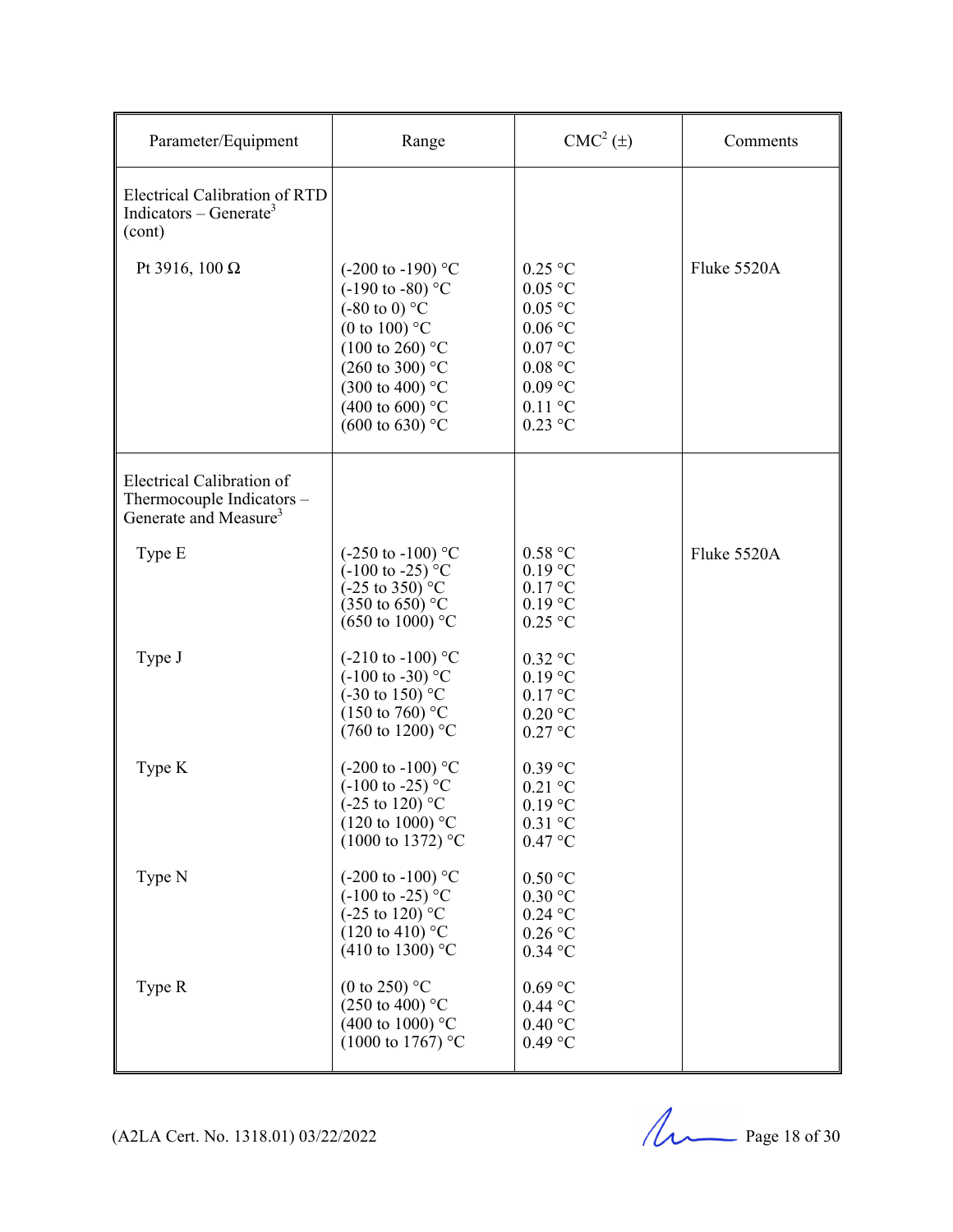| Parameter/Equipment                                                                                | Range                                                                                                                  | CMC <sup>2, 4</sup> (±)                             | Comments                          |
|----------------------------------------------------------------------------------------------------|------------------------------------------------------------------------------------------------------------------------|-----------------------------------------------------|-----------------------------------|
| Electrical Calibration of<br>Thermocouple Indicators -<br>Generate and Measure <sup>3</sup> (cont) |                                                                                                                        |                                                     |                                   |
| Type S                                                                                             | (0 to 250) $^{\circ}$ C<br>$(250 \text{ to } 1000)$ °C<br>$(1000 \text{ to } 1400)$ °C<br>$(1400 \text{ to } 1767)$ °C | 0.57 °C<br>$0.45$ °C<br>$0.44\text{ °C}$<br>0.56 °C | Fluke 5520A                       |
| Type T                                                                                             | $(-250 \text{ to } -150)$ °C<br>$(-150 \text{ to } 0)$ °C<br>(0 to 120) $^{\circ}$ C<br>$(120 \text{ to } 400)$ °C     | $0.73$ °C<br>0.28 °C<br>$0.19$ °C<br>$0.17$ °C      |                                   |
| Type U                                                                                             | $(-200 \text{ to } 0)$ °C<br>(0 to 600) $^{\circ}$ C                                                                   | 0.65 °C<br>$0.32$ °C                                |                                   |
| Magnetic Flux Density<br>$-$ Generate <sup>3</sup> , (Gauss Meters)                                | (0 to 35) G                                                                                                            | $(0.26 + 0.6R)$                                     | Helmholtz coils and<br><b>DMM</b> |

| Parameter/Equipment                                     | Frequency | $CMC2, 13(\pm)$ | Comments                                     |
|---------------------------------------------------------|-----------|-----------------|----------------------------------------------|
| Inductance – Measure <sup>3</sup><br>1 $\mu$ H to 100 H | $1$ kHz   | $0.5\%$         | Hameg LCR meter                              |
|                                                         |           |                 |                                              |
| Inductance – Generate <sup>3</sup><br>(1 to 999) mH     | $1$ kHz   | $0.5\%$         | Inductance<br>substitute, Hameg<br>LCR meter |

(A2LA Cert. No. 1318.01) 03/22/2022 Page 19 of 30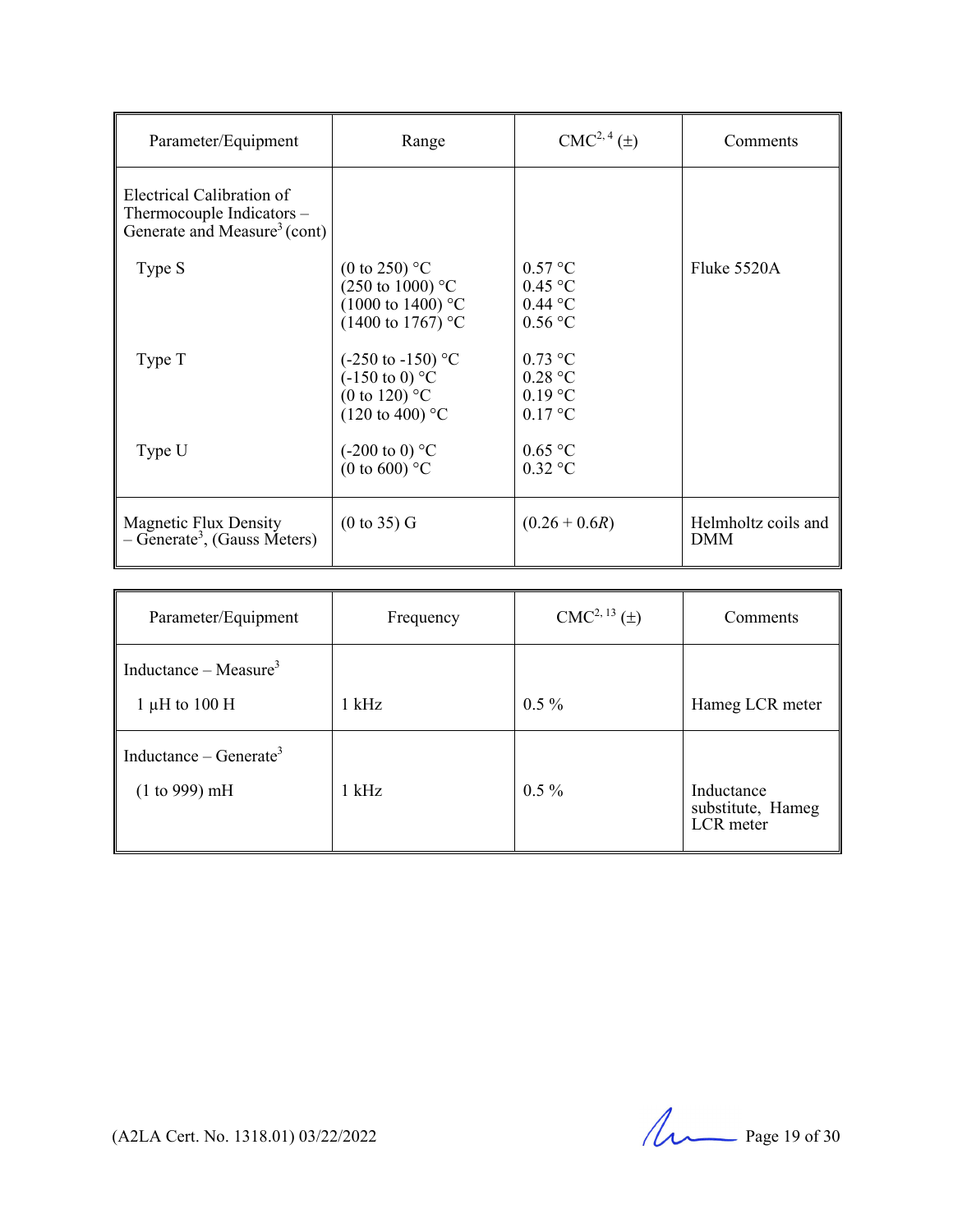| Parameter/Equipment                                                                                         | Range                                                                                                                                                                                                                                                                                                                                                                                                                                                                                                                                                                                                                                                                                           | $CMC2, 7, 9(\pm)$                                                                                                                                                                                                                                                                                                                                                                                                                                                                                                                                                                                                                           | Comments              |
|-------------------------------------------------------------------------------------------------------------|-------------------------------------------------------------------------------------------------------------------------------------------------------------------------------------------------------------------------------------------------------------------------------------------------------------------------------------------------------------------------------------------------------------------------------------------------------------------------------------------------------------------------------------------------------------------------------------------------------------------------------------------------------------------------------------------------|---------------------------------------------------------------------------------------------------------------------------------------------------------------------------------------------------------------------------------------------------------------------------------------------------------------------------------------------------------------------------------------------------------------------------------------------------------------------------------------------------------------------------------------------------------------------------------------------------------------------------------------------|-----------------------|
| Oscilloscopes <sup>3</sup> –<br>Vertical Deflection                                                         |                                                                                                                                                                                                                                                                                                                                                                                                                                                                                                                                                                                                                                                                                                 |                                                                                                                                                                                                                                                                                                                                                                                                                                                                                                                                                                                                                                             |                       |
| 1 kHz Square Wave<br>into a 50 $\Omega$ Load                                                                | 1 mV to 6.6 V pk - pk                                                                                                                                                                                                                                                                                                                                                                                                                                                                                                                                                                                                                                                                           | $0.90\% + 40 \mu V$                                                                                                                                                                                                                                                                                                                                                                                                                                                                                                                                                                                                                         | Fluke 5522A/SC1100    |
| 1 kHz Square Wave<br>into a 1 $M\Omega$ Load                                                                | 1 mV to 130 V $_{\rm pk$ -pk                                                                                                                                                                                                                                                                                                                                                                                                                                                                                                                                                                                                                                                                    | $0.37 \% + 40 \mu V$                                                                                                                                                                                                                                                                                                                                                                                                                                                                                                                                                                                                                        |                       |
| Flatness<br>Leveled Sine Wave<br>5 mV to 5.5 V<br>ref @ $50$ kHz<br>Bandwidth<br>Rise Time<br>Time Interval | 50 kHz to 100 MHz<br>$(100 \text{ to } 300) \text{ MHz}$<br>(300 to 600) MHz<br>(600 to 1100) MHz<br>$<$ 300 ps<br>$1$ ns to $100$ ms                                                                                                                                                                                                                                                                                                                                                                                                                                                                                                                                                           | $2.6\% + 100 \,\mu\text{V}$<br>$2.8\% + 100 \,\mu\text{V}$<br>$5.0\% + 100 \mu V$<br>$6.2 \% + 100 \mu V$<br>$+20$ ps $/ -117$ ps<br>$3.1 \text{ }\mu\text{s/s}$                                                                                                                                                                                                                                                                                                                                                                                                                                                                            |                       |
|                                                                                                             | $100 \text{ ms}$ to 5 s                                                                                                                                                                                                                                                                                                                                                                                                                                                                                                                                                                                                                                                                         | $(32 + 1000t)$ µs/s                                                                                                                                                                                                                                                                                                                                                                                                                                                                                                                                                                                                                         | $t =$ time in seconds |
| Resistance – Generate <sup>3</sup>                                                                          | (0 to 11) $\Omega$<br>$(11 \text{ to } 33) \Omega$<br>$(33 \text{ to } 110) \Omega$<br>$(110 \text{ to } 330) \Omega$<br>$(0.33 \text{ to } 1.1) \text{ k}\Omega$<br>$(1.1 \text{ to } 3.3) \text{ k}\Omega$<br>$(3.3 \text{ to } 11) \text{ k}\Omega$<br>$(11 \text{ to } 33) \text{ k}\Omega$<br>$(33 \text{ to } 110) \text{ k}\Omega$<br>$(110 \text{ to } 330) \text{ k}\Omega$<br>$(0.33 \text{ to } 1.1) \text{ M}\Omega$<br>$(1.1 \text{ to } 3.3) \text{ M}\Omega$<br>$(3.3 \text{ to } 11) \text{ M}\Omega$<br>$(11 \text{ to } 33) \text{ M}\Omega$<br>$(33 \text{ to } 110) \text{ M}\Omega$<br>$(110 \text{ to } 330) \text{ M}\Omega$<br>$(330 \text{ to } 1100) \text{ M}\Omega$ | $46 \mu\Omega/\Omega + 1.2 \text{ mA}$<br>$23 \mu\Omega/\Omega$ + 2.2 m $\Omega$<br>$23 \mu\Omega/\Omega$ + 2.7 m $\Omega$<br>$22 \mu\Omega/\Omega$ + 6 m $\Omega$<br>$22 \mu\Omega/\Omega + 13 \mu\Omega$<br>$22 \mu\Omega/\Omega$ + 60 m $\Omega$<br>$22 \mu\Omega/\Omega + 140 \text{ mA}$<br>$22 \mu\Omega/\Omega + 0.6 \Omega$<br>$23 \mu\Omega/\Omega + 1.4 \Omega$<br>$25 \mu\Omega/\Omega$ + 6.5 $\Omega$<br>$26 \mu\Omega/\Omega + 15 \Omega$<br>$46 \mu\Omega/\Omega + 120 \Omega$<br>$0.011 \% + 0.58 k\Omega$<br>$0.02\% + 6.1 \text{ k}\Omega$<br>$0.041 \% + 23 k\Omega$<br>$0.23 \% + 0.5 M\Omega$<br>$1.3\% + 6.3\ M\Omega$ | Fluke $5520A$         |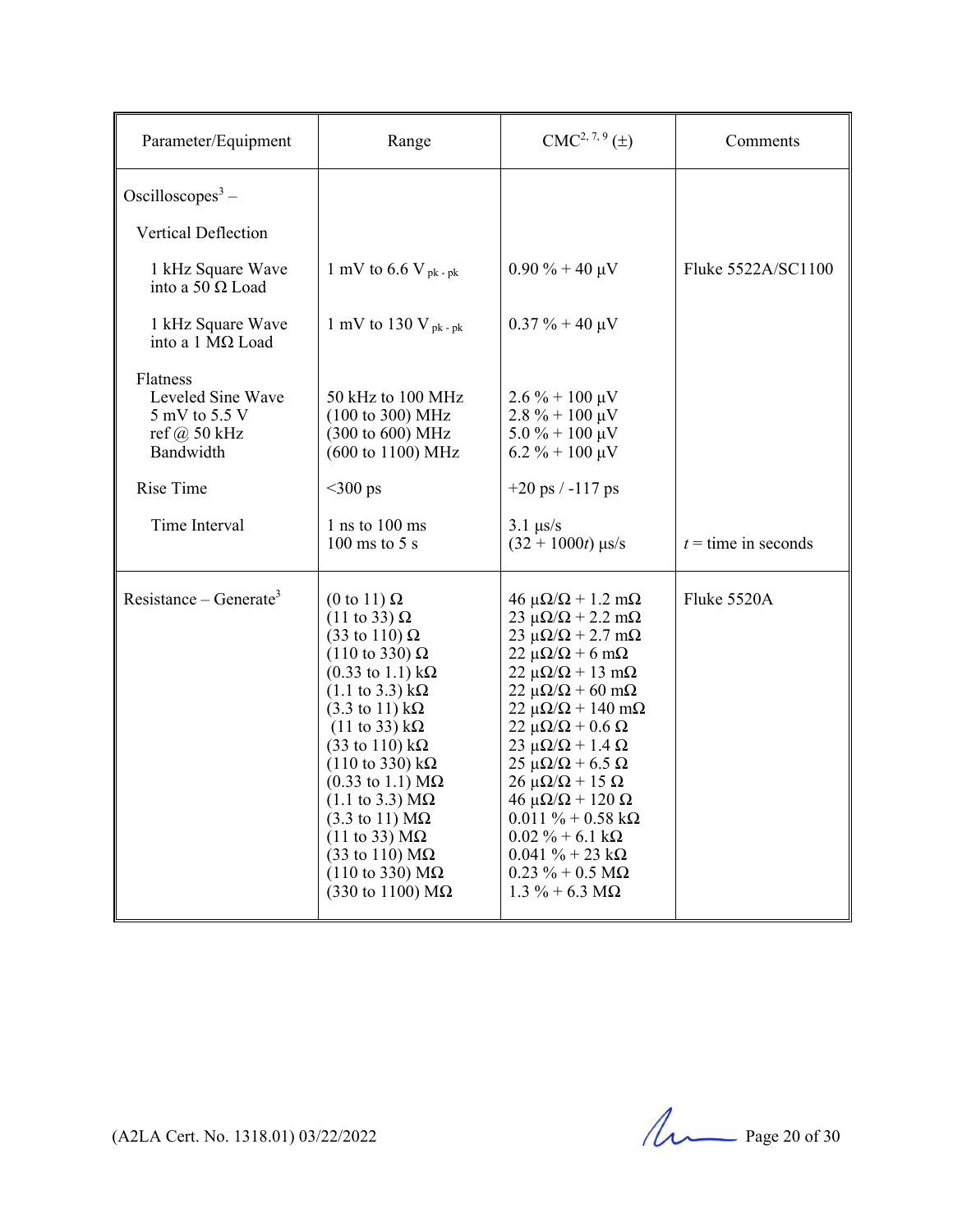| Parameter/Equipment                          | Range                                                                                                                                                                                                                                                                                                                                                                        | $CMC2, 7, 9(\pm)$                                                                                                                                                                                                                                                                                                                                                                                            | Comments            |
|----------------------------------------------|------------------------------------------------------------------------------------------------------------------------------------------------------------------------------------------------------------------------------------------------------------------------------------------------------------------------------------------------------------------------------|--------------------------------------------------------------------------------------------------------------------------------------------------------------------------------------------------------------------------------------------------------------------------------------------------------------------------------------------------------------------------------------------------------------|---------------------|
| Resistance – Generate <sup>3</sup><br>(cont) |                                                                                                                                                                                                                                                                                                                                                                              |                                                                                                                                                                                                                                                                                                                                                                                                              |                     |
| Fixed points                                 | $1 \Omega$<br>$1.9 \Omega$<br>$10 \Omega$<br>$19\Omega$<br>$100 \Omega$<br>$190 \Omega$<br>$1 \text{ k}\Omega$<br>$1.9 k\Omega$<br>$10 \text{ k}\Omega$<br>$19 k\Omega$<br>$100 \text{ k}\Omega$<br>$190 k\Omega$<br>$1 M\Omega$<br>$1.9 M\Omega$<br>$10 \text{ M}\Omega$<br>$19 \text{ M}\Omega$<br>$100 \text{ M}\Omega$                                                   | 95 $\mu\Omega/\Omega$<br>95 $\mu\Omega/\Omega$<br>$28 \mu\Omega/\Omega$<br>$27 \mu\Omega/\Omega$<br>$17 \mu\Omega/\Omega$<br>$17 \mu\Omega/\Omega$<br>$13 \mu\Omega/\Omega$<br>$13 \muΩ/Ω$<br>$12 \mu\Omega/\Omega$<br>$12 \mu\Omega/\Omega$<br>$14 \mu\Omega/\Omega$<br>$14 \mu\Omega/\Omega$<br>$20 \mu\Omega/\Omega$<br>$21 \mu\Omega/\Omega$<br>$40 \mu\Omega/\Omega$<br>$47 \mu\Omega/\Omega$<br>0.011% | Fluke 5700A         |
|                                              | $1 \Omega$                                                                                                                                                                                                                                                                                                                                                                   | 9.3 $\mu\Omega/\Omega$                                                                                                                                                                                                                                                                                                                                                                                       | Fluke 742A-1        |
|                                              | $10 \text{ k}\Omega$                                                                                                                                                                                                                                                                                                                                                         | 7.6 $\mu\Omega/\Omega$                                                                                                                                                                                                                                                                                                                                                                                       | Fluke 742A-10k      |
|                                              | $1 \text{ k}\Omega$<br>$10 \text{ k}\Omega$<br>$100 \text{ k}\Omega$<br>$1 M\Omega$<br>$10 \text{ M}\Omega$<br>$100 \text{ M}\Omega$<br>$1 \text{ G}\Omega$<br>$10 \text{ } G\Omega$<br>$100$ GΩ                                                                                                                                                                             | $15 \mu\Omega/\Omega$<br>$15 \mu\Omega/\Omega$<br>$20 \mu\Omega/\Omega$<br>$25 \mu\Omega/\Omega$<br>$31 \mu\Omega/\Omega$<br>$0.013\%$<br>0.070%<br>$0.25\%$<br>$0.45 \%$                                                                                                                                                                                                                                    | Resistance standard |
| Resistance – Measure <sup>3</sup>            | $(0 \text{ to } 2) \Omega$<br>$(2 \text{ to } 20) \Omega$<br>$(20 \text{ to } 200) \Omega$<br>$(0.2 \text{ to } 2) \text{ k}\Omega$<br>$(2 \text{ to } 20) \text{ k}\Omega$<br>$(20 \text{ to } 200) \text{ k}\Omega$<br>$(0.2 \text{ to } 2) \text{ M}\Omega$<br>$(2 \text{ to } 20) \text{ M}\Omega$<br>$(20 \text{ to } 200) \text{ M}\Omega$<br>$(0.2 \text{ to } 2)$ GQ | $17 \mu\Omega/\Omega$ + 4.8 μΩ<br>$8.9 \mu\Omega/\Omega + 30 \mu\Omega$<br>7.9 μ $\Omega/\Omega$ + 60 μ $\Omega$<br>7.9 $\mu\Omega/\Omega$ + 0.67 m $\Omega$<br>$7.7 \mu\Omega/\Omega + 10 \text{ mA}$<br>$8.0 \mu\Omega/\Omega + 55 \mu\Omega$<br>$8.7 \mu\Omega/\Omega + 1.6 \Omega$<br>$20 \mu\Omega/\Omega$ + 0.11 k $\Omega$<br>$0.012 \% + 10 k\Omega$<br>$0.15 \% + 1.0 M\Omega$                      | Fluke 8508A         |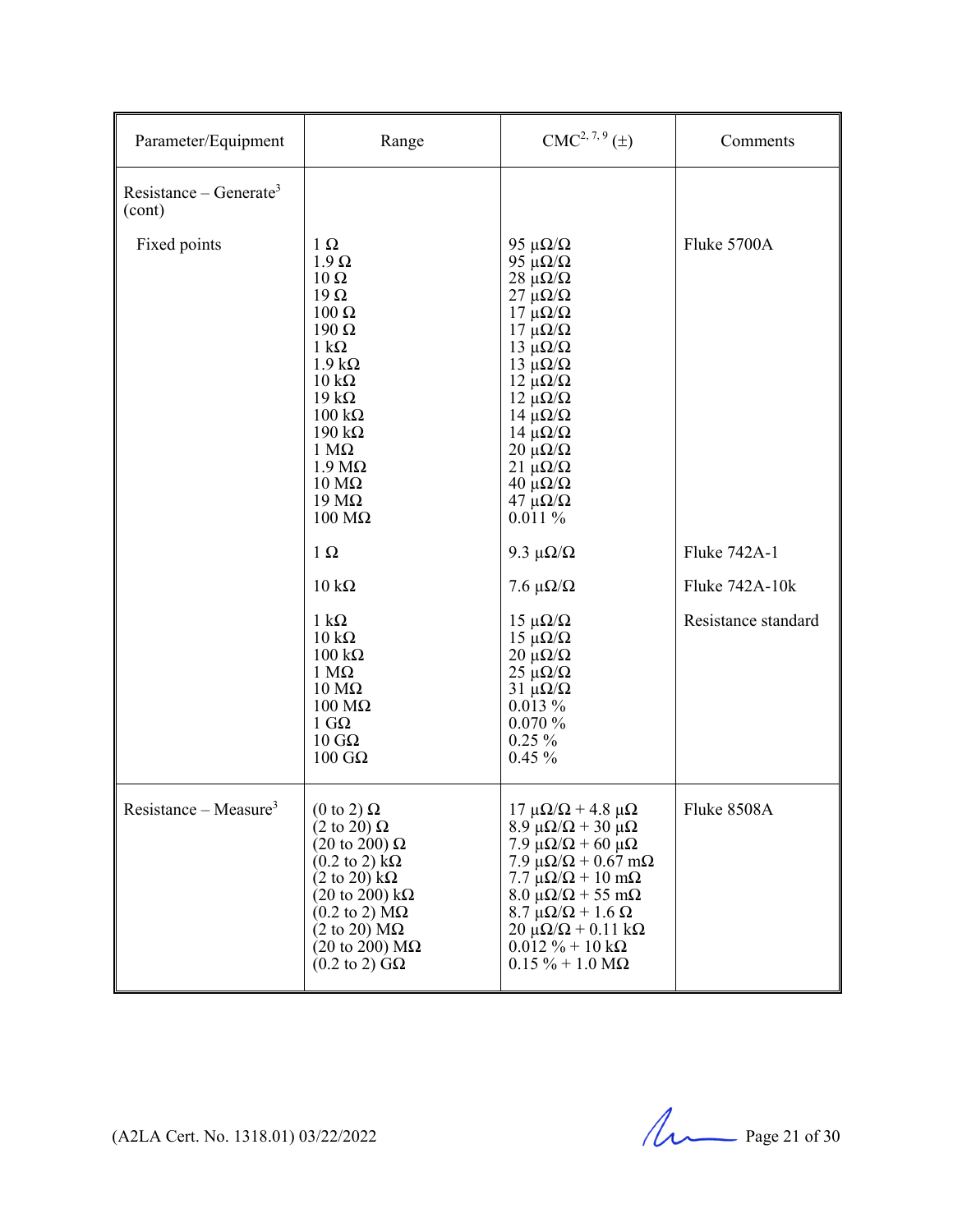#### VI. Fluid Quantities

| Parameter/Equipment                                                                       | Range                                                                                       | $CMC2, 9(\pm)$                                                        | Comments                                                                                                     |
|-------------------------------------------------------------------------------------------|---------------------------------------------------------------------------------------------|-----------------------------------------------------------------------|--------------------------------------------------------------------------------------------------------------|
| Air Velocity –<br>Anemometers, Thermal,<br>Pitot, Vane Style and<br>Similar Equipment     | $(30 \text{ to } 250)$ fpm<br>$(250 \text{ to } 1500)$ fpm<br>$(1500 \text{ to } 9000)$ fpm | $(2.5 + 0.006F)$ fpm<br>$(1.2 + 0.011F)$ fpm<br>$(5.3 + 0.0083F)$ fpm | Wind tunnel, $\Delta P$<br>measurement with<br>density correction for<br>standard condition<br>normalization |
|                                                                                           |                                                                                             |                                                                       | $F$ is the numerical value<br>of the air velocity<br>measured in fpm                                         |
| Leak Rate <sup>3</sup> – Pressure<br>Decay, Leak Orifices,<br><b>Standards and Plates</b> | $(1 to 10)$ sccm<br>$(10 \text{ to } 1000)$ sccm                                            | $0.25$ sccm<br>$0.22\%$                                               | <b>Fluke Molblocs</b>                                                                                        |
| Hydrometers <sup>3</sup>                                                                  | $(0.6 \text{ to } 0.64)$ sg                                                                 | $0.0025$ sg                                                           | ASTM E126                                                                                                    |
|                                                                                           | $(0.64 \text{ to } 1.67) \text{ sg}$                                                        | $0.0014$ sg                                                           |                                                                                                              |
|                                                                                           | $(1.67 \text{ to } 2.0) \text{ sg}$                                                         | $0.0049$ sg                                                           |                                                                                                              |
| <b>Refractometers</b>                                                                     | $(1.300 \text{ to } 1.395) \text{ nD}$<br>$(0 to 30)$ % Brix                                | $0.0006$ nD<br>$0.032\%$ Brix                                         | Standard solutions                                                                                           |

 $(A2LA$  Cert. No. 1318.01) 03/22/2022 Page 22 of 30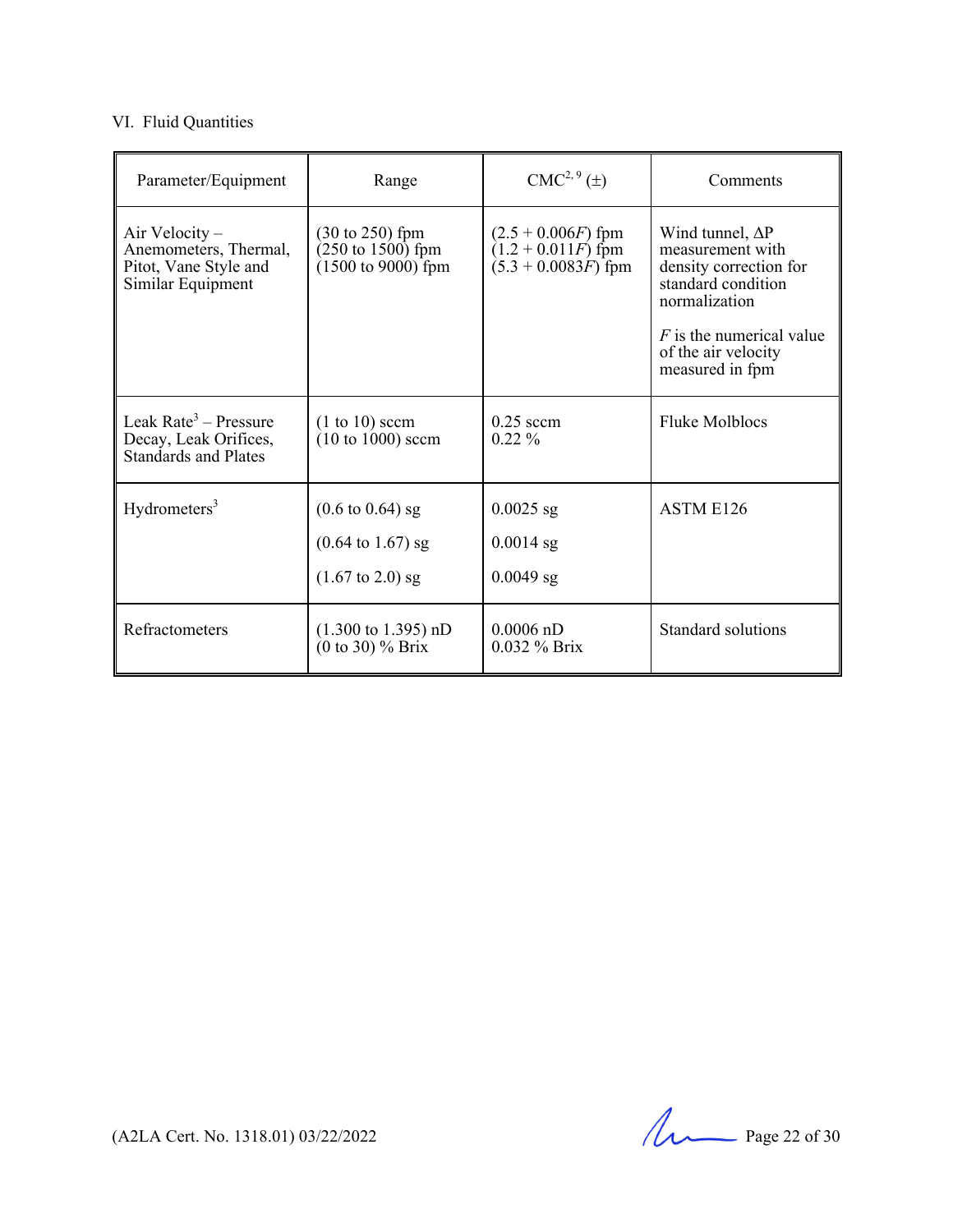| Parameter/Equipment                                                                                                            | Range                                                                                                                                                                                                                                      | $CMC2, 9(\pm)$                                     | Comments                                                                                  |
|--------------------------------------------------------------------------------------------------------------------------------|--------------------------------------------------------------------------------------------------------------------------------------------------------------------------------------------------------------------------------------------|----------------------------------------------------|-------------------------------------------------------------------------------------------|
| Mass & Volumetric<br>$Flow^3$ –                                                                                                |                                                                                                                                                                                                                                            |                                                    |                                                                                           |
| $Gas$ – Meters,<br>Controllers,<br>Rotameters and Leak<br>Orifices                                                             | $(1 to 10)$ sccm<br>$(10 to 1000)$ sccm<br>$(1 to 1000)$ slm                                                                                                                                                                               | $0.25$ sccm<br>$0.22\%$<br>$0.22\%$                | <b>Fluke Molblocs</b>                                                                     |
| Liquid – Meters,<br>Controllers,<br>Rotometers and Leak<br>Orifices                                                            | $(10 \text{ to } 400)$ gpm                                                                                                                                                                                                                 | $(0.015 + 0.0057G)$<br>gpm                         | By comparison to flow<br>standard in closed<br>loop system, density<br>correction applied |
|                                                                                                                                | $(0.01 \text{ to } 10)$ gpm                                                                                                                                                                                                                | $(0.0018 + 0.14G)$ gpm                             | Measured by time and<br>weight; density<br>correction applied                             |
|                                                                                                                                |                                                                                                                                                                                                                                            |                                                    | $G$ is the numerical<br>value of the flow<br>measured in gpm                              |
| Kinematic Viscosity <sup>3</sup> –<br>Viscometers                                                                              | $\leq 10$ mm <sup>2</sup> /s<br>$(11 \text{ to } 100) \text{ mm}^2/\text{s}$<br>$(101 \text{ to } 1000) \text{ mm}^2/\text{s}$<br>$(1001 \text{ to } 10\,000) \text{ mm}^2/\text{s}$<br>$(10001 \text{ to } 100000)$<br>mm <sup>2</sup> /s | $0.25\%$<br>0.32%<br>$0.37\%$<br>0.44%<br>$0.51\%$ | OEM specifications                                                                        |
| Viscosity Cups $-$                                                                                                             |                                                                                                                                                                                                                                            |                                                    | Certified reference<br>viscosity standards                                                |
| Zahn                                                                                                                           | $(5 \text{ to } 1800) \text{ mm}^2/\text{s}$<br>$(35 \text{ to } 80)$ s                                                                                                                                                                    | $2.2\%$                                            | ASTM D4212                                                                                |
| Shell                                                                                                                          | $(2 \text{ to } 1300) \text{ mm}^2/\text{s}$<br>$(20 \text{ to } 80)$ s                                                                                                                                                                    | 2.2 %                                              |                                                                                           |
| Ford                                                                                                                           | $(2 \text{ to } 1400) \text{ mm}^2/\text{s}$<br>$(20 \text{ to } 120)$ s                                                                                                                                                                   | 2.2 %                                              | ASTM D1200                                                                                |
| Piston Operated<br>Volumetric Apparatus <sup>3, 10</sup><br>- Pipettes, Syringes,<br>Burettes, Liquid,<br>Handlers, Dispensers | (1 to 2000) $\mu$ L<br>$(2000 \text{ to } 10000) \mu L$<br>$(10000 to 100000)$ µL                                                                                                                                                          | $0.094 \mu L$<br>$0.22 \mu L$<br>$2.0 \mu L$       | Gravimetric method<br>referenced to mass<br>balances and ASTM<br>Class 1 mass standards   |

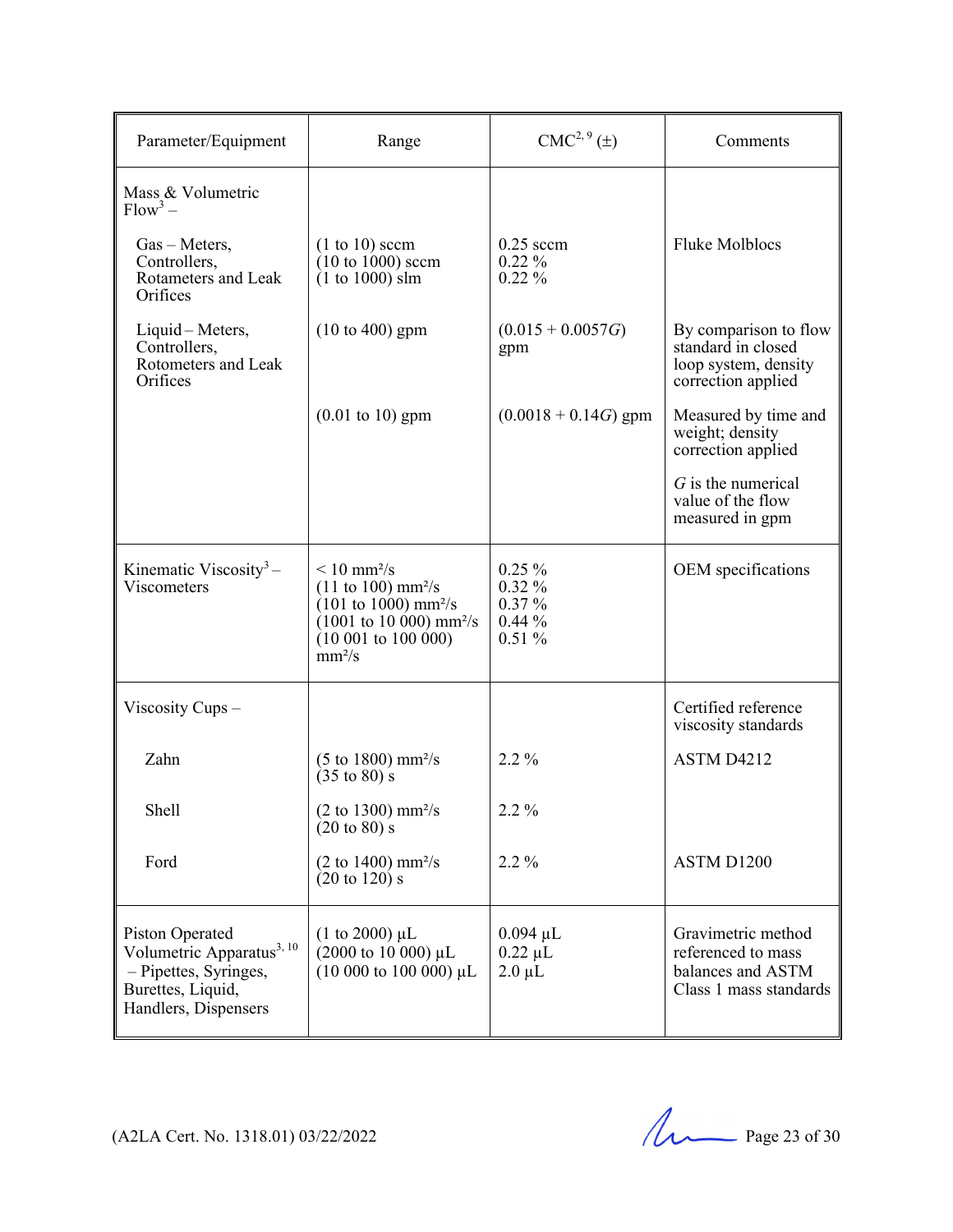| Parameter/Equipment                          | Range                                 | $CMC2, 13(\pm)$ | Comments                                                                                                                                                                                              |
|----------------------------------------------|---------------------------------------|-----------------|-------------------------------------------------------------------------------------------------------------------------------------------------------------------------------------------------------|
| Volume – Measuring<br>Equipment <sup>3</sup> | $(0.001 \text{ to } 4000) \text{ mL}$ | $2.5$ mL        | ASTM E542, burettes<br>graduated "to deliver",<br>graduated cylinders,<br>volumetric flasks,<br>specific gravity flasks,<br>measuring and dilution<br>pipettes, and transfer<br>and capacity pipettes |

#### VIII. Mechanical

| Parameter/Equipment                                                                         | Range                                                                                                                                      | $CMC2, 9(\pm)$                                                                        | Comments                                                                                                                                 |
|---------------------------------------------------------------------------------------------|--------------------------------------------------------------------------------------------------------------------------------------------|---------------------------------------------------------------------------------------|------------------------------------------------------------------------------------------------------------------------------------------|
| Force <sup>3</sup> – Load Cells,<br>Tensile & Compression<br><b>Testers and Force Gages</b> | $(25 \text{ to } 250)$ cN<br>$(250 \text{ to } 2000) \text{ cN}$                                                                           | $5.2$ cN<br>52 cN                                                                     | Gram gauge                                                                                                                               |
|                                                                                             | $(0.01 \text{ to } 200) \text{ lbf}$<br>$(100 to 10000)$ lbf<br>$(100 \text{ to } 50\,000)$ lbf<br>$(100 \text{ to } 100 \text{ 000})$ lbf | 0.011%<br>$(0.00032F + 0.31)$ lbf<br>$(0.00031F + 2.0)$ lbf<br>$(0.00031F + 3.9)$ lbf | Primary and secondary<br>force standards<br>$F$ is the numerical<br>value of the nominal<br>value of force<br>measured in pound<br>force |
|                                                                                             | $(201 to 50000)$ lbf                                                                                                                       | $0.05\%$                                                                              | Tovey Class AA Force<br><b>Standards</b>                                                                                                 |
| Gas Monitors and<br>Detectors                                                               | CO Carbon Monoxide<br>$CO2$ Carbon Dioxide<br><b>LEL</b> Methane<br>O <sub>2</sub> Oxygen                                                  | $2\%$<br>$2\%$<br>$2\%$<br>$2\%$                                                      | <b>Standard SRMs</b>                                                                                                                     |

 $(A2LA$  Cert. No. 1318.01) 03/22/2022 Page 24 of 30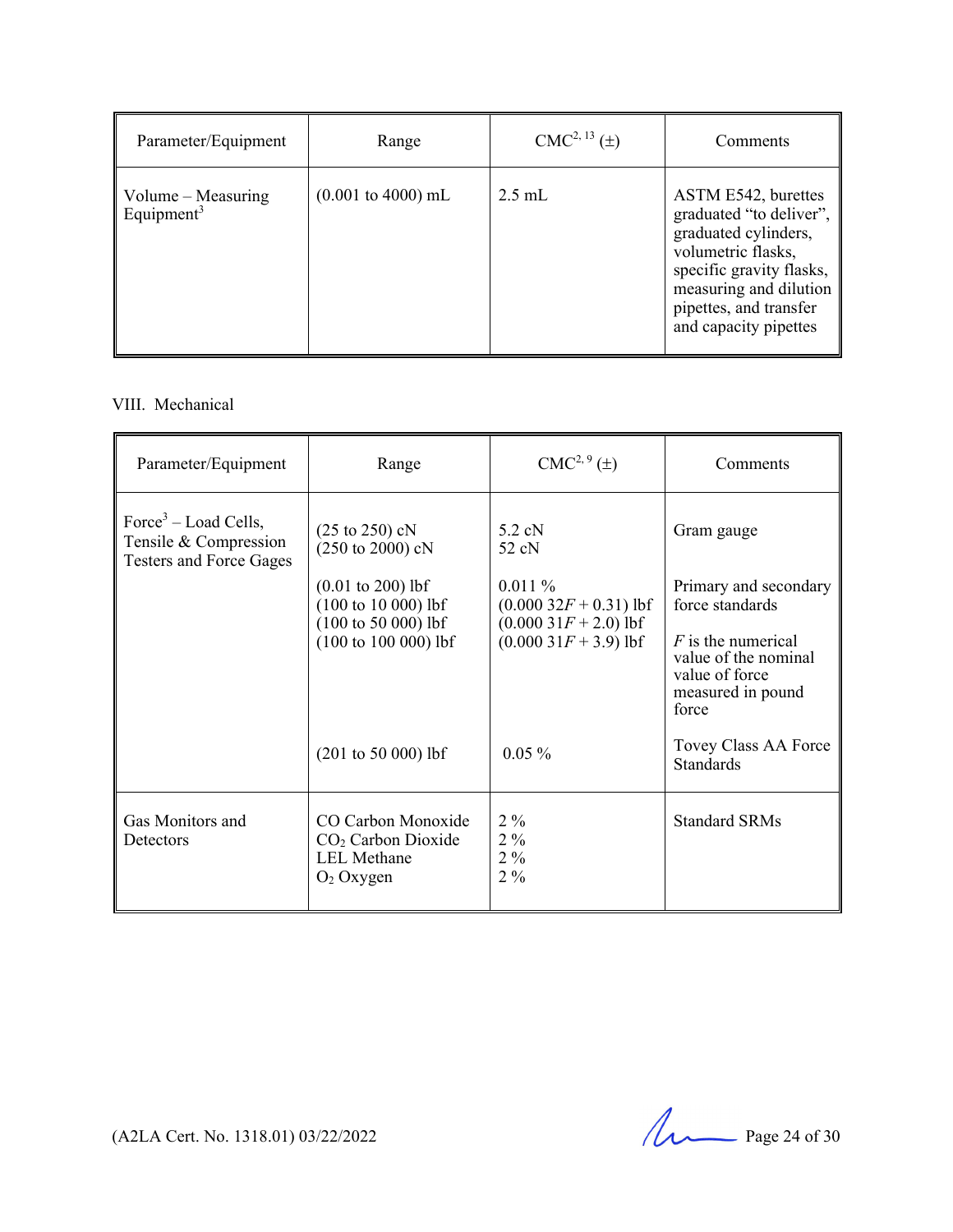| Parameter/Equipment                                                   | Range                                                                                                                                                                                                                   | CMC <sup>2, 9</sup> (±)                                                                                          | Comments                              |
|-----------------------------------------------------------------------|-------------------------------------------------------------------------------------------------------------------------------------------------------------------------------------------------------------------------|------------------------------------------------------------------------------------------------------------------|---------------------------------------|
| Durometers $3 -$                                                      |                                                                                                                                                                                                                         |                                                                                                                  |                                       |
| Indenter Extension and                                                |                                                                                                                                                                                                                         |                                                                                                                  |                                       |
| Shape<br>Extension                                                    | Up to $0.2$ in                                                                                                                                                                                                          | $160 \mu$ in                                                                                                     | ASTM D2240<br>optical inspection      |
| Diameter                                                              | Diameter of the base of<br>the frustum                                                                                                                                                                                  | $170 \mu$ in                                                                                                     | under magnification                   |
|                                                                       | Diameter of the top of<br>the frustum                                                                                                                                                                                   | $170 \mu$ in                                                                                                     |                                       |
|                                                                       | Diameter of the base of<br>the cone                                                                                                                                                                                     | $170 \mu$ in                                                                                                     |                                       |
| Angle<br>35° Right Circular<br>Conical Frustum                        | Cone angle                                                                                                                                                                                                              | $0.1^\circ$                                                                                                      |                                       |
| $30^{\circ}$ cone                                                     | Cone angle                                                                                                                                                                                                              | $0.1^\circ$                                                                                                      |                                       |
| Radius                                                                | Tip radius                                                                                                                                                                                                              | $170 \mu$ in                                                                                                     |                                       |
| <b>Indentor Display</b>                                               | Indenter thickness<br>Indenter radius                                                                                                                                                                                   | $170 \mu$ in<br>$160 \mu$ in                                                                                     |                                       |
| Spring Calibration                                                    | $(0 to 100)$ duro units                                                                                                                                                                                                 | 0.89 duro units                                                                                                  | Durometer calibrator                  |
| Indirect Verification of<br>Rockwell Hardness<br>Testers <sup>3</sup> | <b>HRBW</b><br>(80 to 100) HRBW<br>(60 to 79) HRBW<br>(40 to 59) HRBW<br><b>HRC</b><br>$(60 \text{ to } 65)$ HRC                                                                                                        | <b>0.48 HRBW</b><br>0.77 HRBW<br>1.1 HRBW<br>0.37 HRC                                                            | <b>ASTM E18</b>                       |
|                                                                       | (35 to 55) HRC<br>$(20 to 30)$ HRC                                                                                                                                                                                      | 0.48 HRC<br>0.57 HRC                                                                                             |                                       |
| Mass <sup>3</sup>                                                     | 1 mg to 5 g<br>$(5 \text{ to } 30)$ g<br>$(30 \text{ to } 200)$ g<br>$(200 \text{ to } 500)$ g<br>$(500 \text{ to } 2000)$ g<br>$(2 \text{ to } 10)$ kg<br>$(10 \text{ to } 30)$ kg<br>$(30 \text{ to } 45) \text{ kg}$ | $0.021$ mg<br>$0.024$ mg<br>$0.21$ mg<br>$2.1 \text{ mg}$<br>$21 \text{ mg}$<br>$0.21$ g<br>$0.24$ g<br>$0.45$ g | OIML Class E1,<br><b>ASTM Class 1</b> |

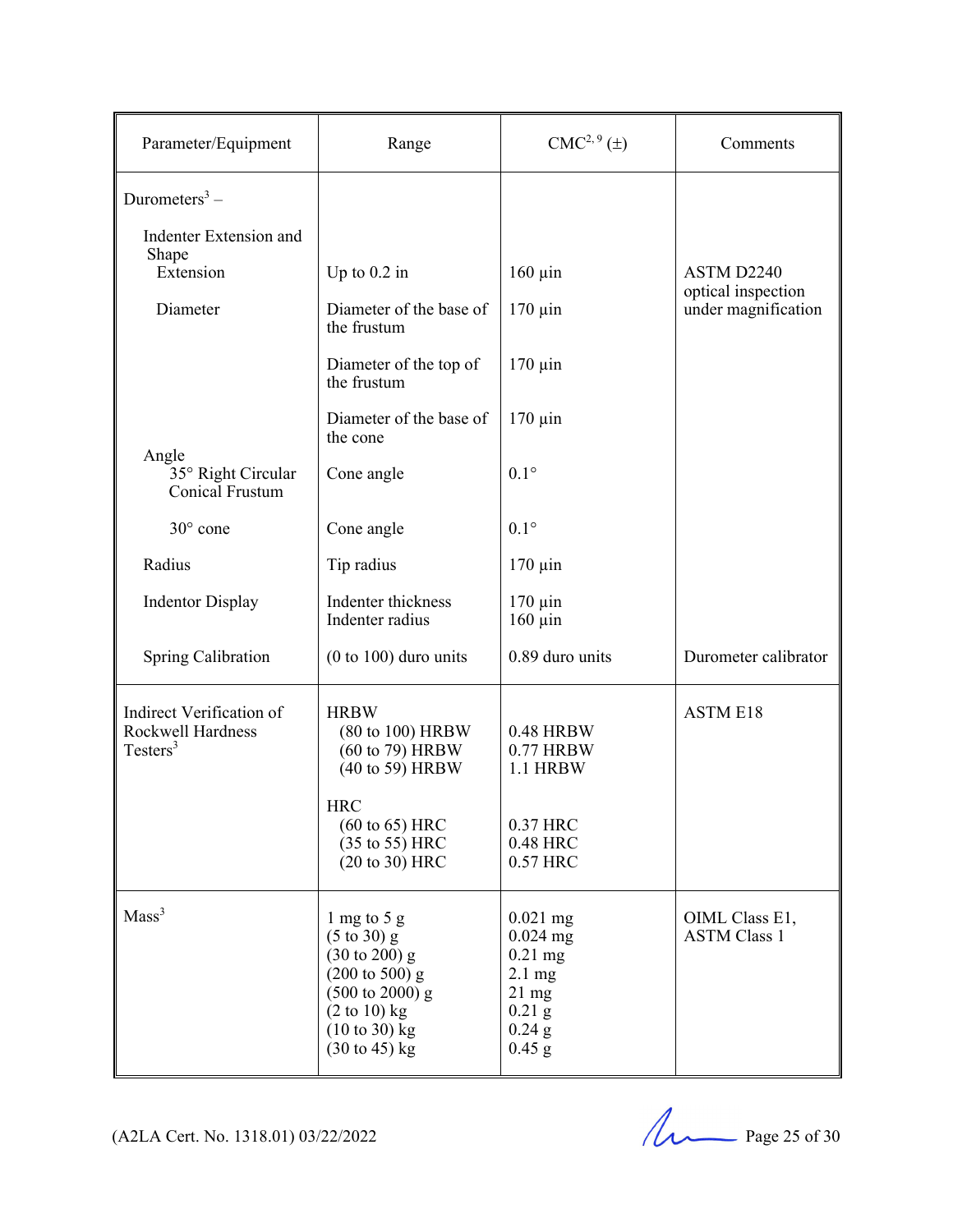| Parameter/Equipment                                                                                                                   | Range                                                                                                                                                                                                                                                                                                                                                                                                                                                   | CMC <sup>2, 9</sup> (±)                                                                                                                                                                                                                                                                                                  | Comments                                            |
|---------------------------------------------------------------------------------------------------------------------------------------|---------------------------------------------------------------------------------------------------------------------------------------------------------------------------------------------------------------------------------------------------------------------------------------------------------------------------------------------------------------------------------------------------------------------------------------------------------|--------------------------------------------------------------------------------------------------------------------------------------------------------------------------------------------------------------------------------------------------------------------------------------------------------------------------|-----------------------------------------------------|
| Mass - Fixed Points                                                                                                                   | 1 kg<br>500 <sub>g</sub><br>200 g<br>$100\,\mathrm{g}$<br>50 g<br>20 g<br>10 <sub>g</sub><br>5g<br>$2\overline{g}$<br>$\lg$<br>$500$ mg<br>200 mg<br>$100 \text{ mg}$<br>$50$ mg<br>$20$ mg<br>10 <sub>mg</sub><br>$5 \text{ mg}$<br>2 <sub>mg</sub><br>$1 \text{ mg}$                                                                                                                                                                                  | $0.86$ mg<br>$0.91$ mg<br>$0.13$ mg<br>$0.018$ mg<br>$0.028$ mg<br>$0.019$ mg<br>$0.015$ mg<br>$0.011$ mg<br>$0.0091$ mg<br>$0.0086$ mg<br>$0.0045$ mg<br>$0.0045$ mg<br>$0.0045$ mg<br>$0.0043$ mg<br>$0.0042$ mg<br>$0.0042$ mg<br>$0.0042$ mg<br>$0.0042$ mg<br>$0.0042$ mg                                           | <b>OIML Class E1</b><br>weights                     |
| Pressure <sup>3</sup> –<br>Absolute, Gauge, Negative<br>Gauge Mode Transducers,<br>Indicators, Controllers and<br>Gauges<br>Pneumatic | $(-104 \text{ to } -7.5) \text{ kPa}$<br>$(-7.5 \text{ to } -2.9) \text{ kPa}$<br>$(-2.9 \text{ to } -0.75) \text{ kPa}$<br>$(-0.75 \text{ to } 0.75) \text{ kPa}$<br>$(0.75 \text{ to } 2.9) \text{ kPa}$<br>$(2.9 \text{ to } 7.5) \text{ kPa}$<br>$(7.5 \text{ to } 26) \text{ kPa}$<br>$(26 \text{ to } 63) \text{ kPa}$<br>(63 to 700) kPa<br>(700 to 7000) kPa<br>(7000 to 82 737) kPa<br>(9 to 385) kPa<br>(70 to 3825) kPa<br>(140 to 7650) kPa | $0.0077 \% + 5.2$ Pa<br>0.0091%<br>$0.0090 \% + 0.035$ Pa<br>$0.0075 \% + 0.051$ Pa<br>$0.0090 \% + 0.035$ Pa<br>0.0091%<br>$0.0077 \% + 1.3 Pa$<br>$0.009\% + 0.05$ Pa<br>$0.008 \% + 0.0007$ kPa<br>$0.008 \% + 0.0003$ kPa<br>50 parts in $106$<br>$0.0012 \% + 0.1 Pa$<br>$0.002 \% + 0.6$ Pa<br>$0.002 \% + 1.2 Pa$ | Secondary standards<br>Piston gauge<br>Fluke PG7601 |
| Shore - Durometer<br>Calibrators <sup>3</sup>                                                                                         |                                                                                                                                                                                                                                                                                                                                                                                                                                                         |                                                                                                                                                                                                                                                                                                                          |                                                     |
| Dimensional                                                                                                                           | Up to $8$ in                                                                                                                                                                                                                                                                                                                                                                                                                                            | $480 \mu$ in                                                                                                                                                                                                                                                                                                             | Optical comparison                                  |
| Mass                                                                                                                                  | $(0 to 4)$ kg                                                                                                                                                                                                                                                                                                                                                                                                                                           | $30$ mg                                                                                                                                                                                                                                                                                                                  | Single substitution                                 |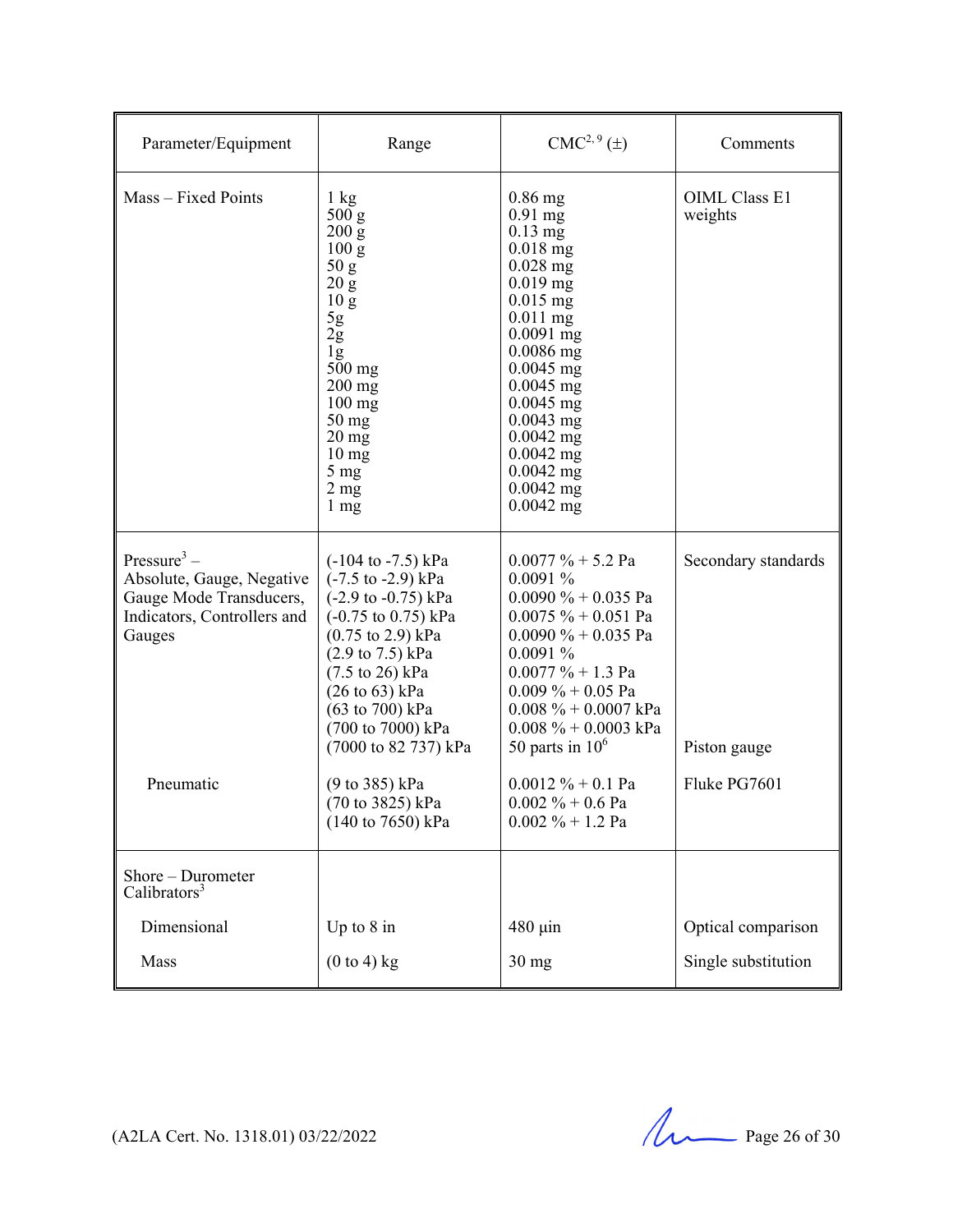| Parameter/Equipment                                             | Range                                              | $CMC2, 9, 13 (\pm)$  | Comments                |
|-----------------------------------------------------------------|----------------------------------------------------|----------------------|-------------------------|
| Vacuum <sup>3</sup> – Gauges,<br>Controllers and<br>Transducers | $(0.004 \text{ to } 1)$ Torr<br>$(1 to 1000)$ Torr | $0.98\%$<br>$0.25\%$ | Capacitance transducer  |
| Rotation – Measure <sup>3</sup>                                 | $(6 \text{ to } 8300)$ rpm                         | $1.7$ rpm            | Optical measurement     |
| Belt Speed, Line Speed,                                         | $(8300 \text{ to } 99 \text{ } 999) \text{ rpm}$   | $2.6$ rpm            | method                  |
| Centrifuges, and                                                | $(6 to 8300)$ rpm                                  | $2.4$ rpm            | Contact measurement     |
| <b>Mechanical Tachometers</b>                                   | $(8300 \text{ to } 99 \text{ } 999)$ rpm           | 3 rpm                | method                  |
| Scales & Balances <sup>3</sup> –                                |                                                    |                      |                         |
| 100 %                                                           | $(0 to 500)$ mg                                    | $0.012$ mg           | ASTM 1, Class I         |
| 100 %                                                           | $(0 \text{ to } 5)$ g                              | $0.04$ mg            |                         |
| 100 %                                                           | $(0 \text{ to } 31)$ g                             | $0.09$ mg            |                         |
| 100 %                                                           | $(0 to 110)$ g                                     | $0.29$ mg            |                         |
| 100 %                                                           | $(0 \text{ to } 300)$ g                            | $0.58$ mg            |                         |
| 100 %                                                           | $(0 \text{ to } 100)$ g                            | $0.65$ mg            | ASTM 2, Class II        |
| 100 %                                                           | $(0 \text{ to } 200) \text{ g}$                    | 5.8 mg               |                         |
| 100 %                                                           | $(0 \text{ to } 500)$ g                            | $5.9 \text{ mg}$     |                         |
| 100 %                                                           | $(0 to 1000)$ g                                    | 6.5 mg               |                         |
| 100 %                                                           | $(0 \text{ to } 10\,000)$ g                        | $0.12$ g             |                         |
| 100 %                                                           | $(0 \text{ to } 32\ 000)$ g                        | $0.29$ g             |                         |
| 50 %                                                            | $(0 \text{ to } 64\,000)$ g                        | 1.2 <sub>g</sub>     |                         |
| 100 %                                                           | $(0 to 5)$ lb                                      | $0.00065$ lb         | NIST Class F, Class III |
| 100 %                                                           | (0 to 10 lb                                        | $0.0013$ lb          |                         |
| 100 %                                                           | $(0 to 20)$ lb                                     | $0.0026$ lb          |                         |
| 100 %                                                           | $(0 to 50)$ lb                                     | $0.0082$ lb          |                         |
| 100 %                                                           | $(0 to 100)$ lb                                    | $0.013$ lb           |                         |
| 100 %                                                           | $(0 to 200)$ lb                                    | $0.016$ lb           |                         |
| 100 %                                                           | $(0 \text{ to } 500)$ lb                           | $0.035$ lb           |                         |
| 100 %                                                           | $(0 to 1000)$ lb                                   | $0.13$ lb            |                         |
| 100 %                                                           | $(0 \text{ to } 5000)$ lb                          | $0.31$ lb            |                         |
| 75 %                                                            | $(0 to 10 000)$ lb                                 | $0.59$ lb            |                         |
| 100 %                                                           | $(0 \text{ to } 5)$ kg                             | $0.65$ g             | NIST Class F, Class IV  |
| 100 %                                                           | $(0 \text{ to } 10)$ kg                            | 1.3 <sub>g</sub>     |                         |
| 100 %                                                           | $(0 \text{ to } 25)$ kg                            | 4.1 g                |                         |
| 100 %                                                           | $(0 \text{ to } 50)$ kg                            | 6.5 g                |                         |
| 100 %                                                           | $(0 \text{ to } 150)$ kg                           | 19 <sub>g</sub>      |                         |
| 100 %                                                           | $(0 to 250)$ kg                                    | 32 g                 |                         |
| 50 %                                                            | $(0 \text{ to } 500)$ kg                           | $41 \text{ g}$       |                         |
| 25 %                                                            | $(0 \text{ to } 2500)$ kg                          | $0.15$ kg            |                         |
| 12.5 %                                                          | $(0 to 5000)$ kg                                   | $0.29$ kg            |                         |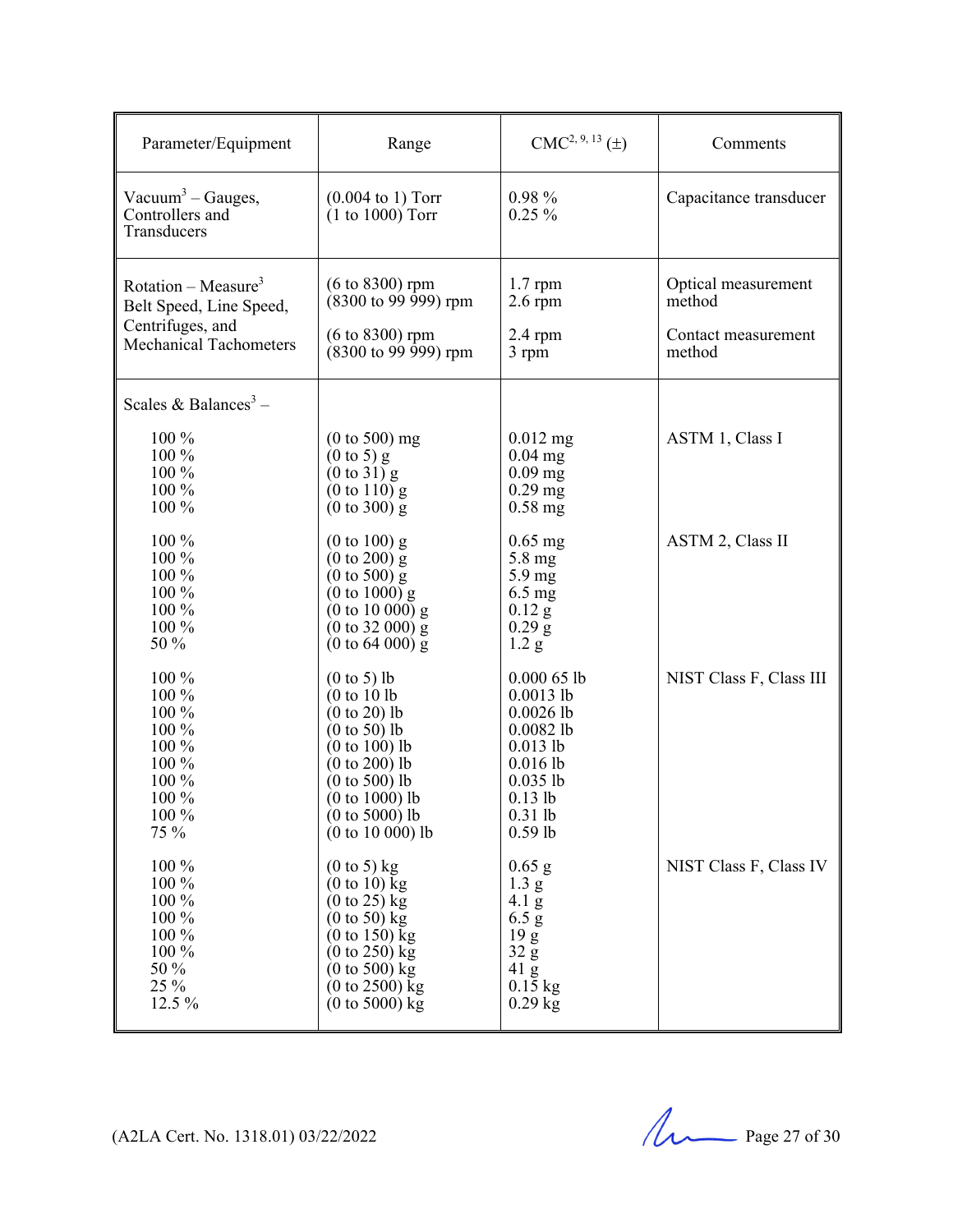| Parameter/Equipment                                                             | Range                                        | $CMC2, 9(\pm)$       | Comments                             |
|---------------------------------------------------------------------------------|----------------------------------------------|----------------------|--------------------------------------|
| Torque – Measuring<br>Equipment <sup>3</sup> , Torque<br>Meters and Transducers | $(1 to 1000)$ lbf·in<br>$(1 to 2000)$ lbf·ft | $0.09\%$<br>$0.08\%$ | Mass and torque arms                 |
| Torque – Measure <sup>3</sup> ,<br>Wrenches and Watches                         | $(1 to 1000)$ lbf·in<br>$(1 to 2000)$ lbf·ft | $0.52\%$<br>$0.52\%$ | Mechanical loader and<br>transducers |

#### VIII. Optical Quantities

| Parameter/Equipment | Range                                                                                                           | $CMC2, 9(\pm)$                                                                   | Comments                              |
|---------------------|-----------------------------------------------------------------------------------------------------------------|----------------------------------------------------------------------------------|---------------------------------------|
| Light Meters $-$    | $(0 \text{ to } 40)$ lux<br>(40 to 400) lux<br>$(400 \text{ to } 4000)$ lux<br>$(4000 \text{ to } 40\,000)$ lux | $3.6\% + 0.2$ lux<br>$3.6\% + 2.0$ lux<br>$3.6\% + 20$ lux<br>$4.5 \% + 200$ lux | Comparison to standard<br>light meter |

#### IX. Thermodynamics

| Parameter/Equipment                | Range                                                                                                                                                                  | $CMC2, 13(\pm)$                                                                                  | Comments                       |
|------------------------------------|------------------------------------------------------------------------------------------------------------------------------------------------------------------------|--------------------------------------------------------------------------------------------------|--------------------------------|
| Dew Point <sup>3</sup> –           |                                                                                                                                                                        |                                                                                                  |                                |
| Measuring Equipment                | $(-25 \text{ to } 68)$ °C                                                                                                                                              | $0.15$ °C                                                                                        | Thunder 2500                   |
| Measure                            | $(-15 \text{ to } 20)$ °C                                                                                                                                              | $0.26$ °C                                                                                        | Chilled mirror                 |
| Infrared Thermometers <sup>3</sup> | $(-15 \text{ to } 100)$ °C<br>$(101 \text{ to } 120)$ °C<br>(121 to 200) °C<br>$(201 \text{ to } 350)$ °C<br>$(351 \text{ to } 500)$ °C<br>$(501 \text{ to } 1000)$ °C | 0.78 °C<br>$0.83$ °C<br>$1.0 \degree C$<br>$1.7 \text{ }^{\circ}C$<br>$2.3 \text{ °C}$<br>4.0 °C | Blackbody source<br>$E = 0.95$ |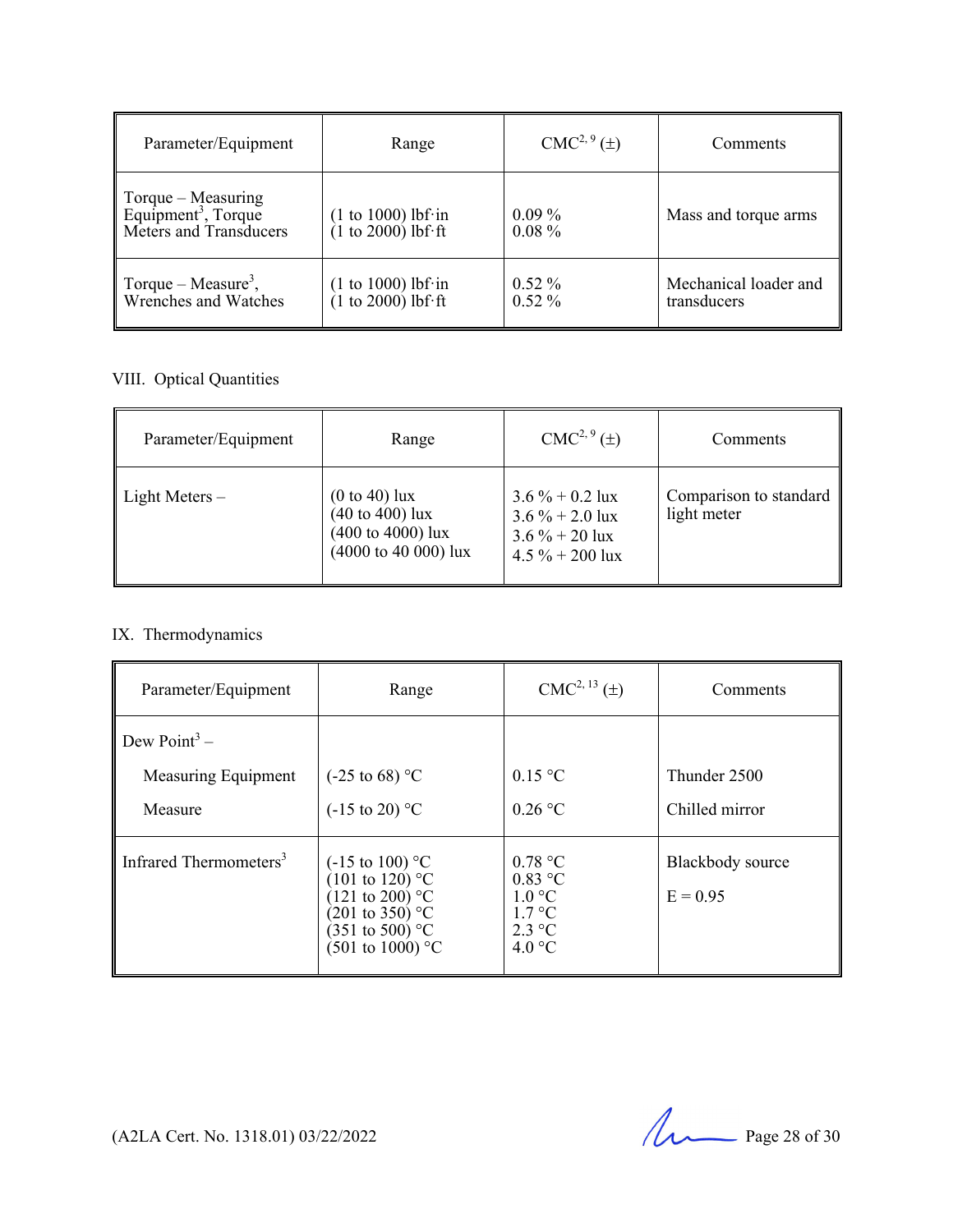| Parameter/Equipment                                                                                                              | Range                                                             | $CMC2, 13(\pm)$                                    | Comments                                           |
|----------------------------------------------------------------------------------------------------------------------------------|-------------------------------------------------------------------|----------------------------------------------------|----------------------------------------------------|
| Relative Humidity <sup>3</sup> –                                                                                                 |                                                                   |                                                    |                                                    |
| Measuring Equipment                                                                                                              | $(10 \text{ to } 95)$ % RH                                        | $0.28\%$ reading +<br>$0.24 \% RH$                 | Thunder 2500                                       |
| Measure                                                                                                                          | $(10 \text{ to } 95)$ % RH                                        | $1.3\%$ RH                                         | Chilled mirror                                     |
| Temperature – Measuring<br>Equipment <sup>3</sup><br><b>SPRT</b><br>Triple Point of Water<br>Liquid Nitrogen<br>Hg, In, Sn<br>An | $0.010$ °C<br>$-197$ °C<br>-100 °C to 300 °C<br>>300 °C to 420 °C | $1 \text{ mK}$<br>$4.0$ mK<br>$5.0$ mK<br>$4.0$ mK | Fixed point<br>ITS-90 SPRT<br>by comparison. Fluke |
| A <sup>1</sup>                                                                                                                   | >420 °C to 660 °C                                                 | $5.5 \text{ mK}$                                   | 1595A and SPRT                                     |
| Temperature - Measure<br>PRT, RTD, Thermistor,<br>Thermocouple, Stirred<br>and Dry Baths                                         | $(-80 \text{ to } 660)$ °C<br>$(660 \text{ to } 1250)$ °C         | $10 \text{ mK}$<br>$18 \text{ mK}$                 | SPRT & indicator<br>$T/C$ & indicator              |

### XI. Time & Frequency

| Parameter/Equipment                             | Range                      | $CMC2, 13(\pm)$      | Comments                             |
|-------------------------------------------------|----------------------------|----------------------|--------------------------------------|
| Frequency – Measuring<br>Equipment <sup>3</sup> | $10 \text{ MHz}$           | $0.000050 \mu$ Hz/Hz | Fluke 910R GPS<br>frequency standard |
|                                                 | 1 µHz to 80 MHz            | $0.58 \mu$ Hz/Hz     | Agilent 33250A                       |
|                                                 | 250 kHz to 3 GHz           | $0.58 \mu$ Hz/Hz     | Agilent E4432B                       |
| Frequency – Measure <sup>3</sup>                | 1 Hz to 12.4 GHz           | $0.000051 \mu$ Hz/Hz | Agilent 53132A                       |
| Stop Watches $& \text{Timers}^3$                | $(0.01 \text{ to } 320)$ s | 580 $\mu$ s/s        | Timometer 4500                       |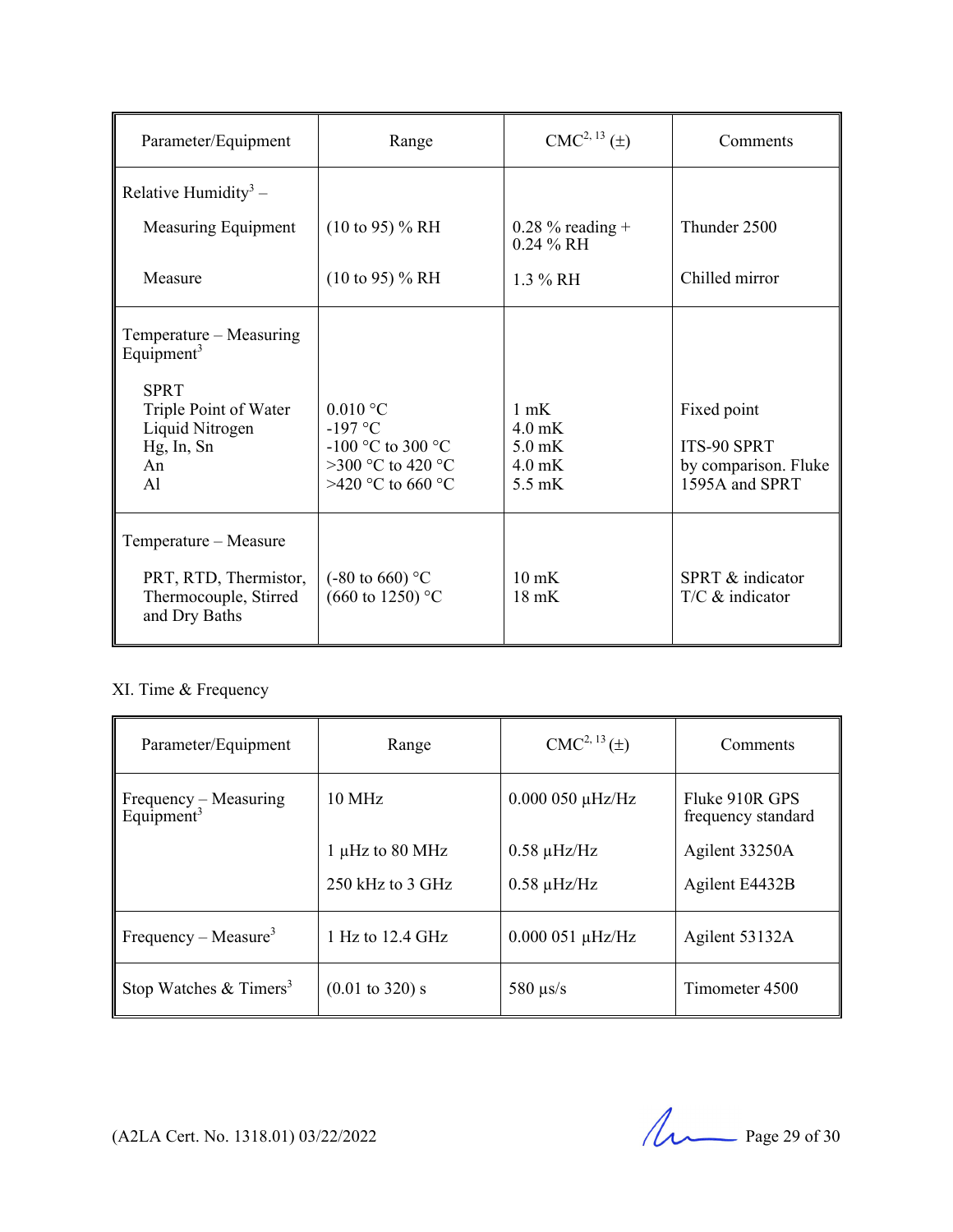| Parameter/Equipment                                     | Range               | $CMC2(\pm)$ | Comments       |
|---------------------------------------------------------|---------------------|-------------|----------------|
| $\parallel$ Tachometer – Optical<br>Pickup <sup>3</sup> | $(0 to 60 000)$ rpm | $0.36$ rpm  | Agilent 33250A |

<sup>1</sup> This laboratory offers commercial dimensional testing/calibration and field calibration service.

- <sup>2</sup> Calibration and Measurement Capability Uncertainty (CMC) is the smallest uncertainty of measurement that a laboratory can achieve within its scope of accreditation when performing more or less routine calibrations of nearly ideal measurement standards or nearly ideal measuring equipment. CMCs represent expanded uncertainties expressed at approximately the 95 % level of confidence, usually using a coverage factor of  $k = 2$ . The actual measurement uncertainty of a specific calibration performed by the laboratory may be greater than the CMC due to the behavior of the customer's device and to influences from the circumstances of the specific calibration.
- $3$  Field calibration service is available for this calibration. Please note the actual measurement uncertainties achievable on a customer's site can normally be expected to be larger than the CMC found on the A2LA Scope. Allowance must be made for aspects such as the environment at the place of calibration and for other possible adverse effects such as those caused by transportation of the calibration equipment. The usual allowance for the actual uncertainty introduced by the item being calibrated, (e.g. resolution) must also be considered and this, on its own, could result in the actual measurement uncertainty achievable on a customer's site being larger than the CMC.
- 4 In the statement of CMC, *L* is the numerical value of the nominal length of the device measured in inches, *R* is the resolution of the device measured in inches, and *D* is the diameter measured in inches. *C* is the numerical value of the nominal value of the temperature measured in degrees Celsius.
- <sup>5</sup> Volumetric results have similar uncertainty but are dependent upon the thermal coefficients of the measured liquid.
- $6$  CMC is to be no less than the acceptable closure error for the procedure.
- <sup>7</sup> The measurands stated are generated with the Fluke 5520A, 5700A, 5500A, & 8508A series of instruments. This capability is suitable for the calibration of the devices intended to measure the stated instruments. measurand in the ranges indicated. Calibration and Measurement Capability is expressed as either a specific value that covers the full range, as a percentage of the reading, or a combination of the two.
- 8 This laboratory meets R205  *Specific Requirements: Calibration Laboratory Accreditation Program*  for the types of dimensional tests listed above and is considered equivalent to that of a calibration.

 $\overline{\phantom{a}}$  , which is the contract of the contract of the contract of the contract of the contract of the contract of the contract of the contract of the contract of the contract of the contract of the contract of the co



 $9\,$  In the statement of CMC, percent should be read as a percentage of the reading, unless otherwise noted.

 $10$  The contributions from the "best existing device" are not included in the CMC claim.

 $11$  The CMC includes worst case unit under test insulation resistance effects.

<sup>12</sup> This scope meets A2LA's *P112 Flexible Scope Policy*.

<sup>&</sup>lt;sup>13</sup> The type of instrument or material being calibrated is defined by the parameter. This indicates the laboratory is capable of calibrating instruments that measure or generate the values in the ranges indicated for the listed measurement parameter.